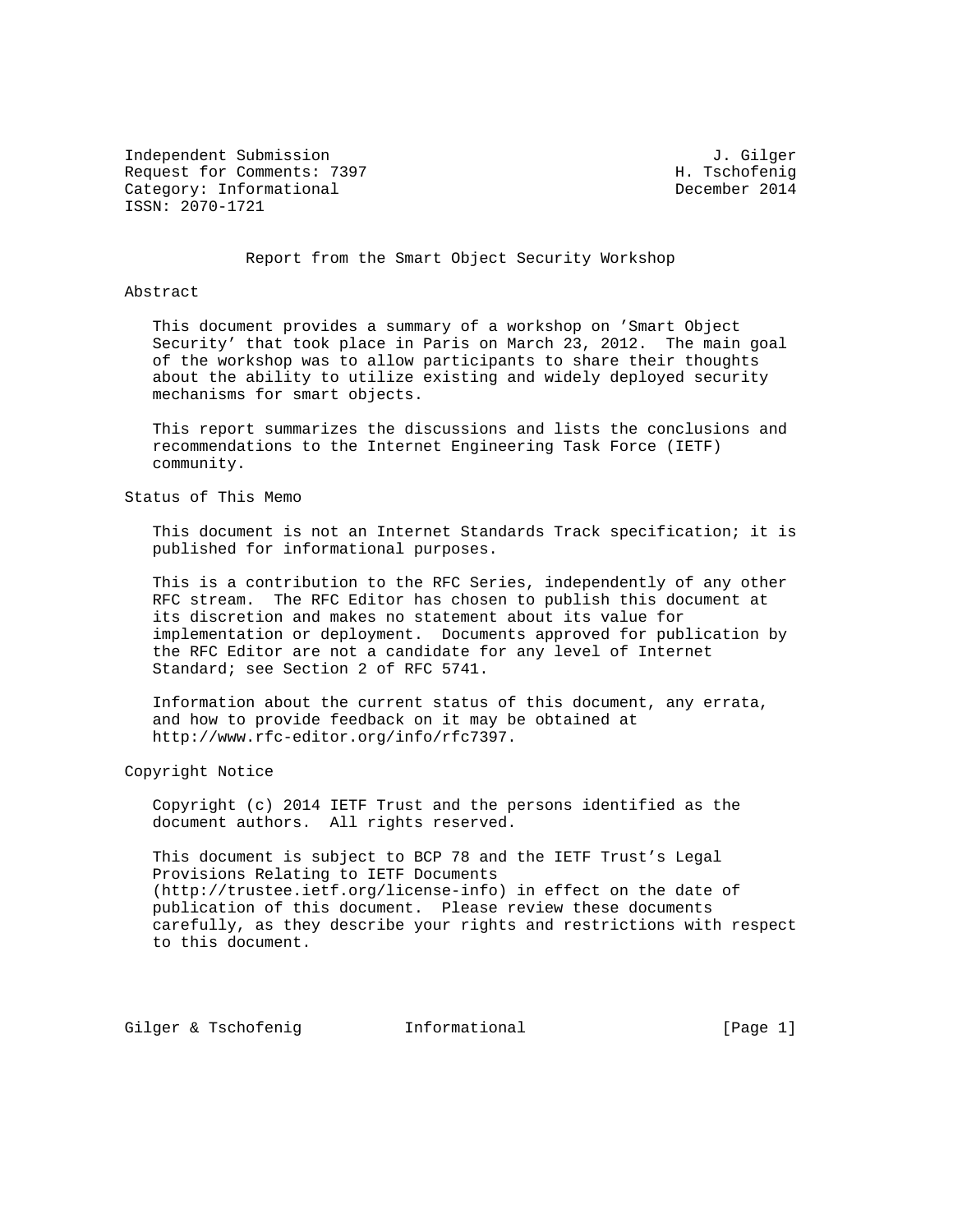Table of Contents

| 2.1              |                                            |
|------------------|--------------------------------------------|
| $\overline{3}$ . |                                            |
|                  |                                            |
|                  |                                            |
|                  |                                            |
|                  | 3.4. Provisioning of Credentials 12        |
| 4.               |                                            |
| 5.               |                                            |
|                  |                                            |
|                  |                                            |
|                  |                                            |
|                  |                                            |
|                  | Appendix B. Published Workshop Material 18 |
|                  | Appendix C. Accepted Position Papers 18    |
|                  |                                            |
|                  |                                            |
|                  |                                            |

#### 1. Introduction

 In early 2011, the Internet Architecture Board (IAB) solicited position statements for a workshop on 'Interconnecting Smart Objects with the Internet', aiming to get feedback from the wider Internet community on their experience with deploying IETF protocols in constrained environments. The workshop took place in Prague on March 25, 2011. During the workshop, a range of topics were discussed, including architecture, routing, energy efficiency, and security. RFC 6574 [RFC6574] summarizes the discussion and suggests several next steps.

 During the months following the workshop, new IETF initiatives were started, such as the Light-Weight Implementation Guidance (LWIG) working group, and hackathons were organized at IETF 80 and IETF 81 to better facilitate the exchange of ideas.

 Contributions regarding security from the IETF Constrained RESTful Environments (CoRE) working group and the IETF Transport Layer Security (TLS) working group made it clear that further discussions on security were necessary and that those would have to incorporate implementation and deployment experience as well as a shared understanding of how various building blocks fit into a larger architecture.

Gilger & Tschofenig **Informational** [Page 2]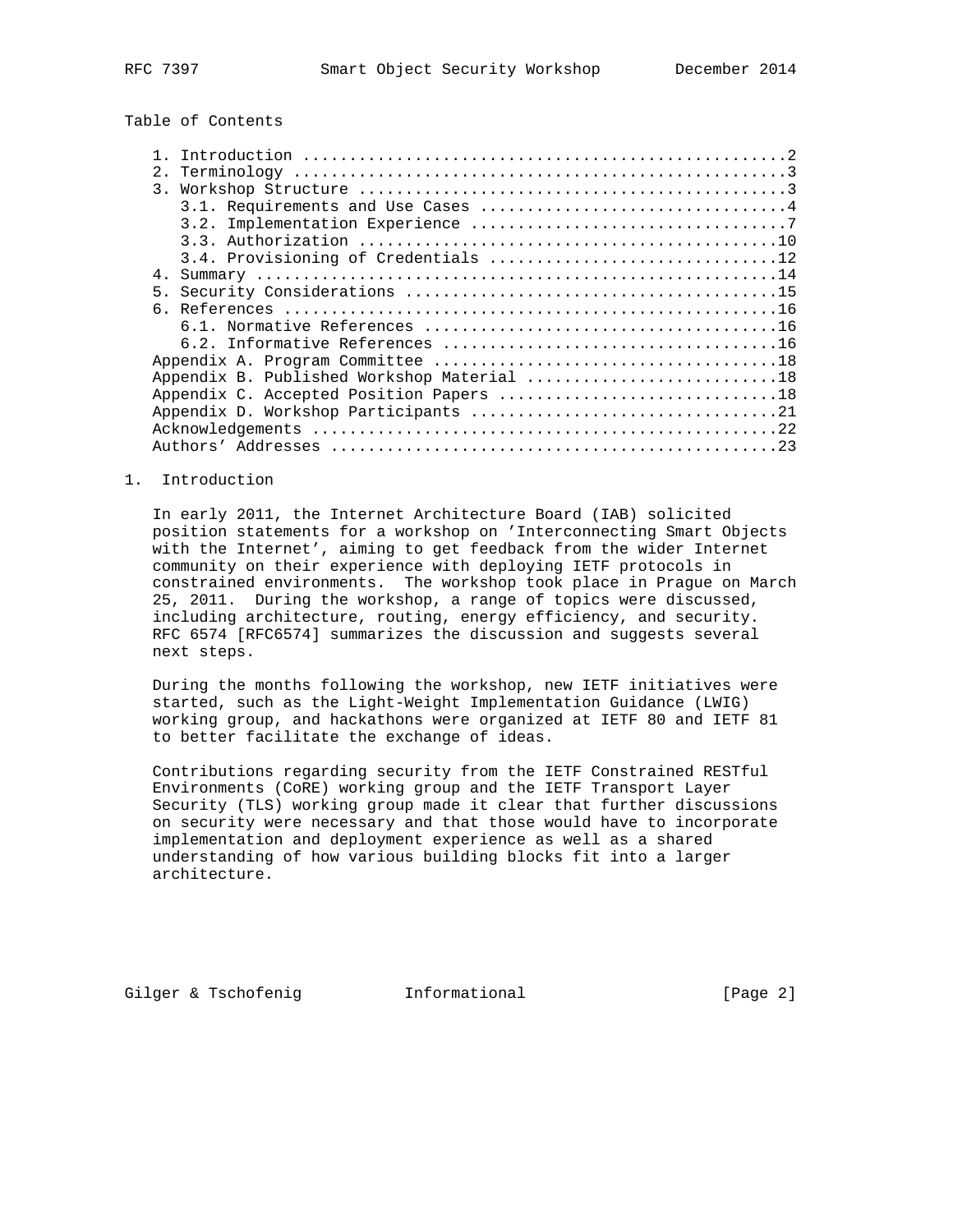The workshop on 'Smart Object Security' was organized to bring together various disconnected discussions about smart object security happening in different IETF working groups and industry fora. It was a one-day workshop held prior to the IETF 83 in Paris on March 23, 2012.

 The workshop organizers were particularly interested in getting input on the following topics, as outlined in the call for position papers:

- o What techniques for issuing credentials have been deployed?
- o What extensions are useful to make existing security protocols more suitable for smart objects?
- o What type of credentials are frequently used?
- o What experience has been gained when implementing and deploying application-layer, transport-layer, network-layer, and link-layer security mechanisms (or a mixture of all of them)?
- o How can "clever" implementations make security protocols a better fit for constrained devices?
- o Are there lessons we can learn from existing deployments?

 This document lists some of the recurring discussion topics at the workshop. It also offers recommendations from the workshop participants.

 Note that this document is a report on the proceedings of the workshop. The views and positions documented in this report are those of the workshop participants and do not necessarily reflect the views of the authors or the Internet Architecture Board (IAB).

2. Terminology

 This document uses security terminology from [RFC4949] and terms related to smart objects from [RFC6574].

3. Workshop Structure

 With 35 accepted position papers, there was a wealth of topics to talk about during the one-day workshop. The program committee decided to divide the discussion into four topic areas ("Requirements and Use Cases", "Implementation Experience", "Authorization", and "Providing Credentials"), with two or three invited talks per slot to

Gilger & Tschofenig **Informational** [Page 3]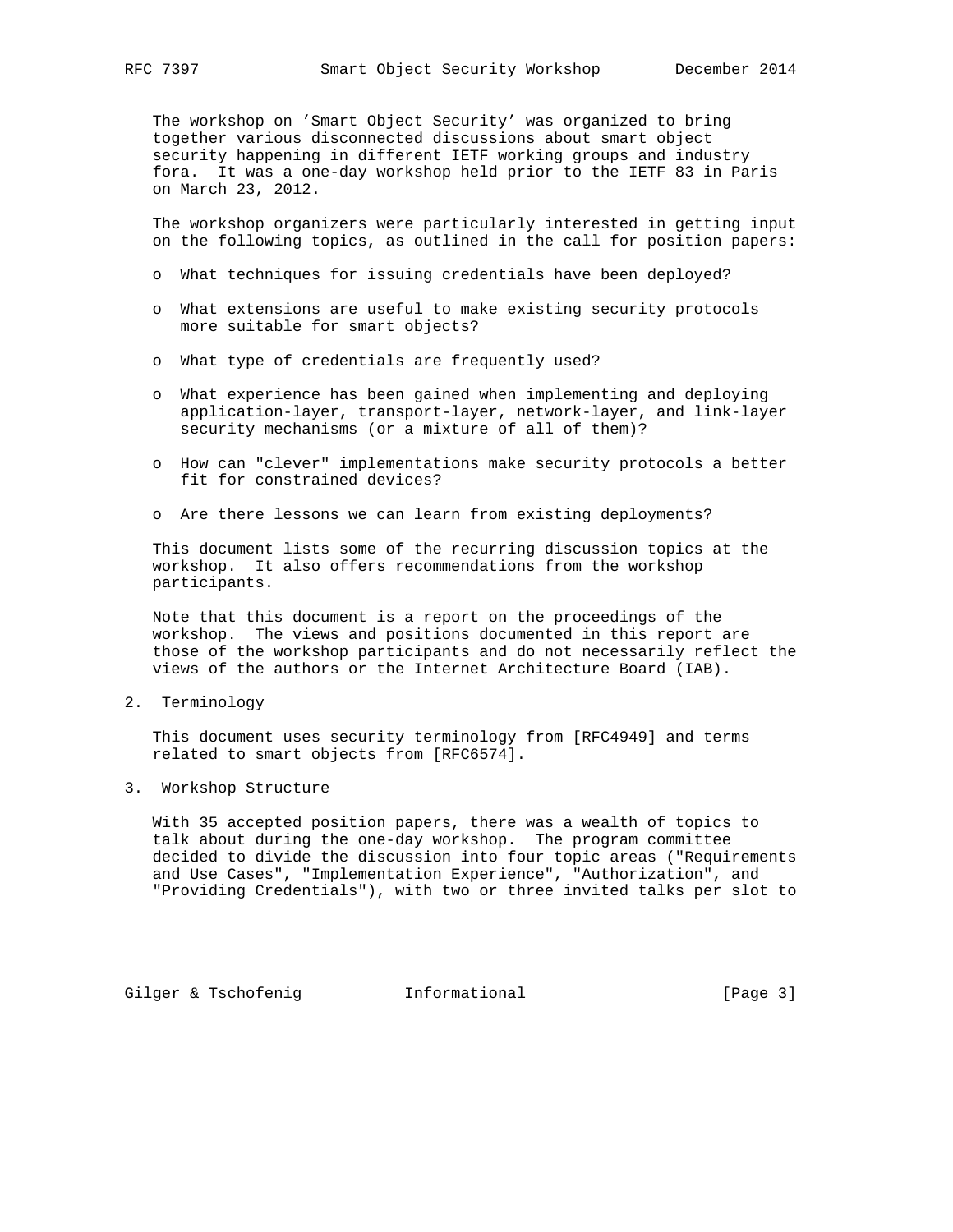get a discussion started. This section will summarize the points raised by the invited speakers as well as the essence of the ensuing discussions.

3.1. Requirements and Use Cases

 To design a security solution, an initial starting point is to understand the communication relationships, the constraints, and the security threats. The typical IETF Security Considerations section describes security threats, security requirements, and security solutions at the level of a single protocol or a single document. To offer a meaningful solution for a smart object deployment, it is, however, necessary to go beyond this limited view to the analysis of the larger ecosystem. The security analysis documented in [RFC3552] and in [RFC4101] still provides valuable guidance.

Typical questions that arise are:

1. Who are the involved actors?

 Some usage scenarios look very simple at first but then, after a longer investigation, turn out to be quite complex. The smart meter deployment, for example, certainly belongs to one of the more complex deployments due to the history of the energy sector (see [RFC6272]).

2. Who provisions credentials?

 Credentials may, for example, be provisioned by the end user, the hardware manufacturer, an application service provider, or other parties. With security provided at multiple layers, credentials from multiple parties may need to be provisioned.

3. What constraints are imposed on the design?

 For example, a constraint can be the need to interwork with existing infrastructure. From an architectural point of view, an important question is whether security is terminated at the border router (or proxy server) at the customer's premise or if end-to-end security to servers in the Internet is required. A more detailed discussion can be found at [SMART-OBJECT].

4. What type of authorization is required by the identified actors?

 This may, for example, be authorization to get access to the network or authorization at the application layer. Authorization decisions may be binary or may consist of complex, role-based access control policies.

Gilger & Tschofenig **Informational** [Page 4]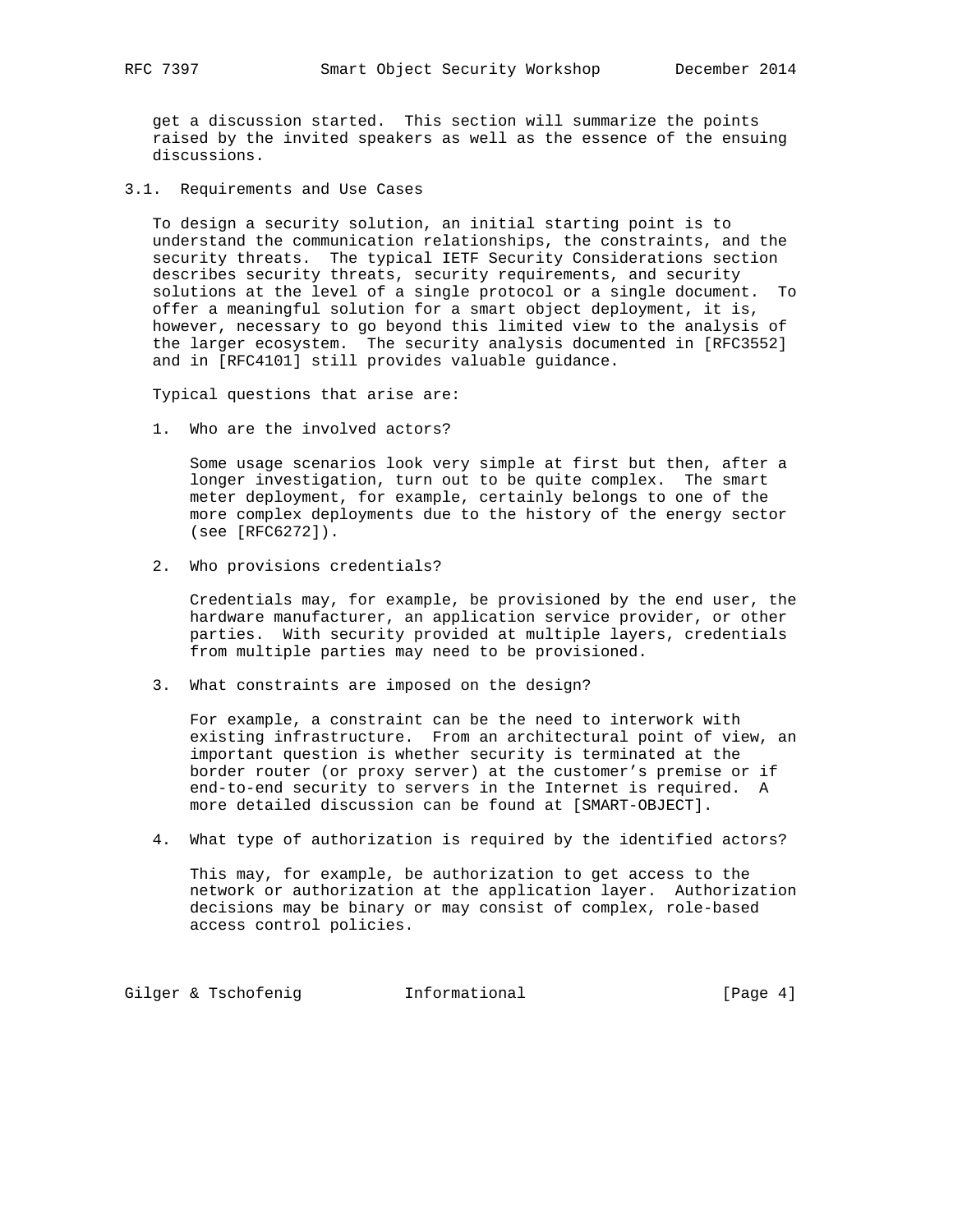5. What tasks are expected by the customer who deploys the solution?

 An end customer may, for example, be expected to enter short PIN codes to pair devices, need to update the firmware, or need to connect to an appliance via a web browser to make more sophisticated configuration settings. The familiarity of end users with Internet-based devices certainly increases constantly, but user-interface challenges contribute to a large number of security weaknesses of the Internet and therefore have to be taken into account.

 To illustrate the differences, consider a mass-market deployment for end customers in comparison to a deployment that is targeting enterprise customers. In the latter case, enterprise system administrators are likely to utilize different management systems to provision security and other system-relevant parameters.

 Paul Chilton illustrated the security and usability requirements in a typical end-user scenario for small-scale smart lighting systems [PaulChilton]. These systems present a substantial challenge for providing usable and secure communication because they are supposed to be cheap and very easy to set up, ideally as easy as their "dumb" predecessors. The example of IP-enabled light bulbs shows that the more constrained devices are, the more difficult it is to get security right. For this reason, and the required usability, light bulbs might just be the perfect example for examining the viability of security solutions.

 Rudolf van der Berg focused on large-scale deployments of smart objects, such as eBook readers, smart meters, and automobiles. The use of mobile cellular networks is attractive because they are networks with adequate coverage and capacity on a global scale. In order to make use of mobile networks, you need to make use of authentication based on Subscriber Identity Modules (SIMs). However, at this moment, the SIM is controlled by the network operator. These companies could also use EAP-SIM (Extensible Authentication Protocol SIM) [RFC4186] authentication in, for example, wireless LANs.

 The end-user interaction may differ depending on the credentials being used: for a light bulb deployed in the user's home, it is expected that the user somehow configures devices so that only, for example, family members can turn them on and off. Smart objects that are equipped with SIM-based credential infrastructure do not require credential management by the end user since credential management by the operator can be assumed. Switching cellular operators may, however, pose challenges for these devices.

Gilger & Tschofenig  $I_n$  Informational [Page 5]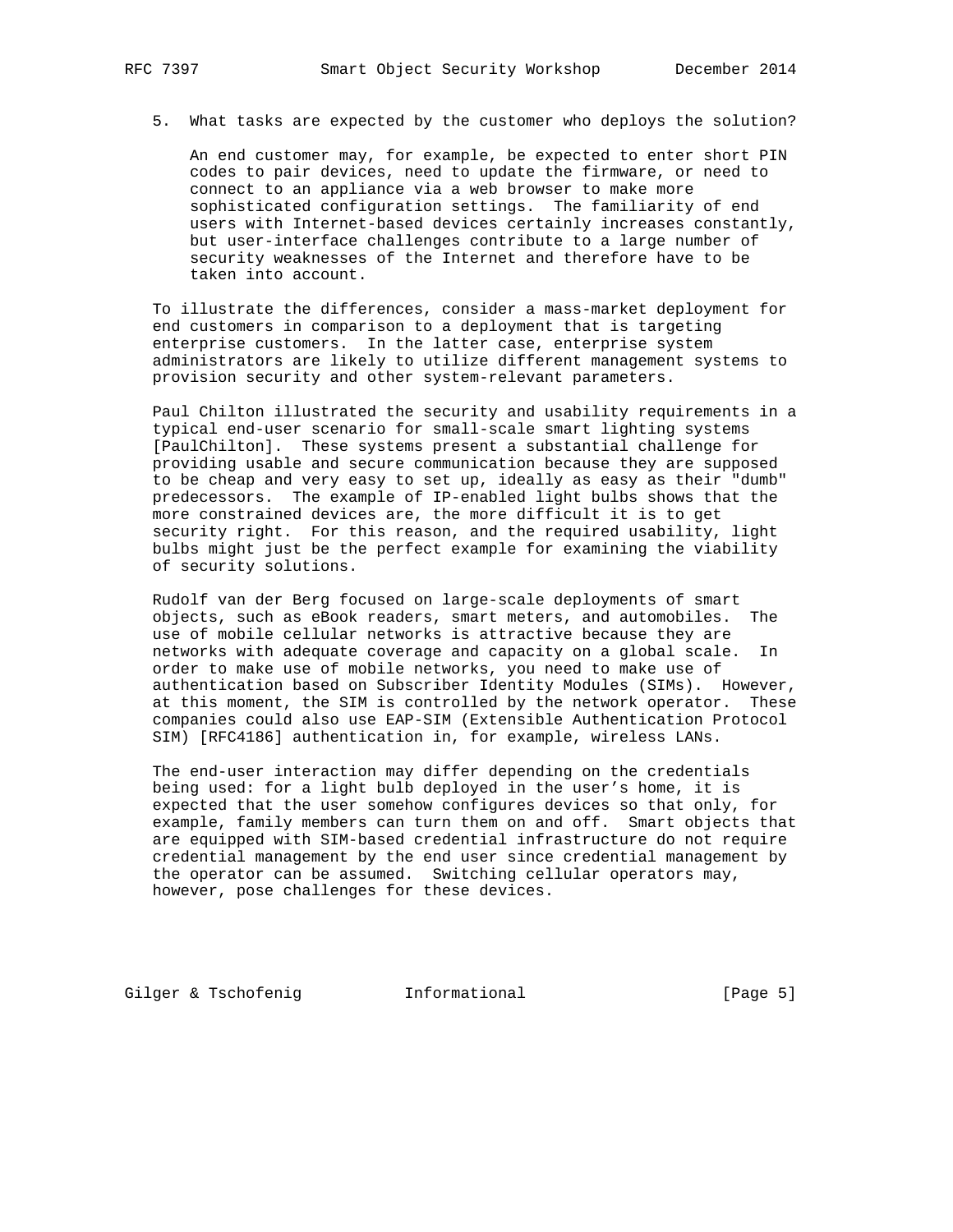Furthermore, we have a technology that will be both deployed by end users and large enterprise customers. While the protocol building blocks may be the same, there is certainly a big difference between deployments for large-scale industrial applications and deployments for regular end users in terms of the architecture. Between these two, the security requirements differ significantly, as do the threats. It is difficult, if not impossible, to develop a single security architecture that fulfills the needs of all users while at the same time meeting the constraints of all kinds of smart objects.

 In the consumer market, security should not incur any overhead during installation. If an end user has to invest more time or effort to secure a smart object network, he or she will likely not do it. Consumer products will often be retrofitted into the existing infrastructure, bought, and installed by consumers themselves. This means that devices will have to come pre-installed to some extent and will most likely interoperate only with the infrastructure provided by the vendor, i.e., the devices will be able to connect to the Internet but will only interoperate with the servers provided by the vendor selling the device.

 Closed systems (one bulb, one switch) typically work out of the box, as they have been extensively tested and often come with factory configured security credentials. Problems do arise when additional devices are added or when these closed systems get connected to the Internet. It is still very common to ship devices with default passwords. It is, however, not acceptable that a device is in a vulnerable, but Internet-connected, state before it has been correctly configured by a consumer. It is easy to conceive that many consumers do not configure their devices properly and may therefore make it easy for an adversary to take control of the device by, for example, using the default password or outdated firmware.

 Once security threats for a specific deployment scenario have been identified, an assessment takes place to decide what security requirements can be identified and what security properties are desirable for the solution. As part of this process, a conscious decision needs to take place about which countermeasures will be used to mitigate certain threats. For some security threats, the assessment may also lead to the conclusion that the threat is considered out-of-scope and, therefore, no technical protection is applied. Different businesses are likely to come to different conclusions about the priorities for protection and what security requirements will be derived.

 Which security threats are worthwhile to protect against is certainly in the eye of the beholder and remains an entertaining discussion even among security specialists. For some of the workshop

Gilger & Tschofenig **Informational** [Page 6]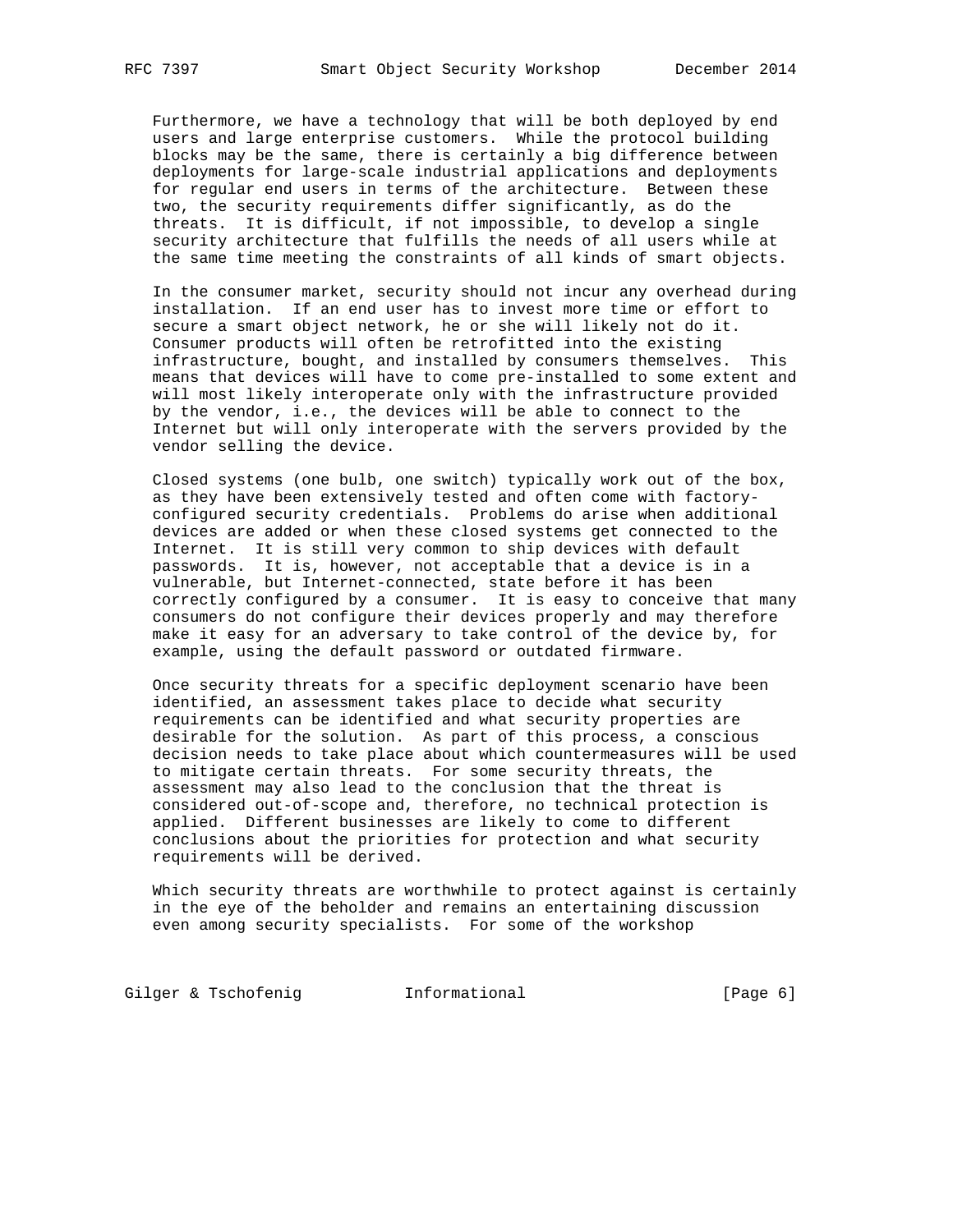participants, the security threats against a smart lighting system were considered relatively minor compared to other smart home appliances. Clearly, the threats depend on the specific application domain, but there is a certain danger that deployments of vulnerable smart objects will increase. As the systems evolve and become more pervasive, additional security features may be required and may be difficult to incorporate into the already installed base, particularly if smart objects have no software update mechanism incorporated in their initial design. Smart objects that require human interaction to perform software updates will likely be problematic in the future. This is particularly true for devices that are expected to have service schedules of five to twenty-five years. Experience shows that security breaches that are considered pranks usually evolve very rapidly to become destructive attacks.

 Apart from the security requirements of individual households and users, it is also important to look at the implications of vulnerabilities in large-scale smart object deployments, for example, in smart meters and the power grid.

 Finally, there is the usual wealth of other requirements that need to be taken into account, such as ability for remote configuration and software updates, the ability to deal with transfer of ownership of a device, avoidance of operator or vendor lock-in, crypto agility, minimal production, license and IPR costs, etc.

## 3.2. Implementation Experience

 The second slot of the workshop was dedicated to reports from first hand implementation experience. Various participants had provided position papers exploring different security protocols and cryptographic primitives. There were three invited talks that covered tiny implementations of the Constrained Application Protocol (CoAP) protected by Datagram Transport Layer Security (DTLS), a TLS implementation using raw public keys, and general experience with implementing public key cryptography on smart object devices.

 All three presenters demonstrated that implementations of IETF security protocols on various constraint devices are feasible. This was confirmed by other workshop participants as well. The overall code size and performance of finished implementations will depend on the chosen feature set. It is fairly obvious that more features translate to a more complex outcome. Luckily, IETF security protocols in general (and TLS/DTLS is no exception) can be customized in a variety of ways to fit a specific deployment environment. As such, an engineer will have to decide which features are important for a given deployment scenario and what trade-offs can be made. There was also the belief that IETF security protocols offer useful

Gilger & Tschofenig **Informational** [Page 7]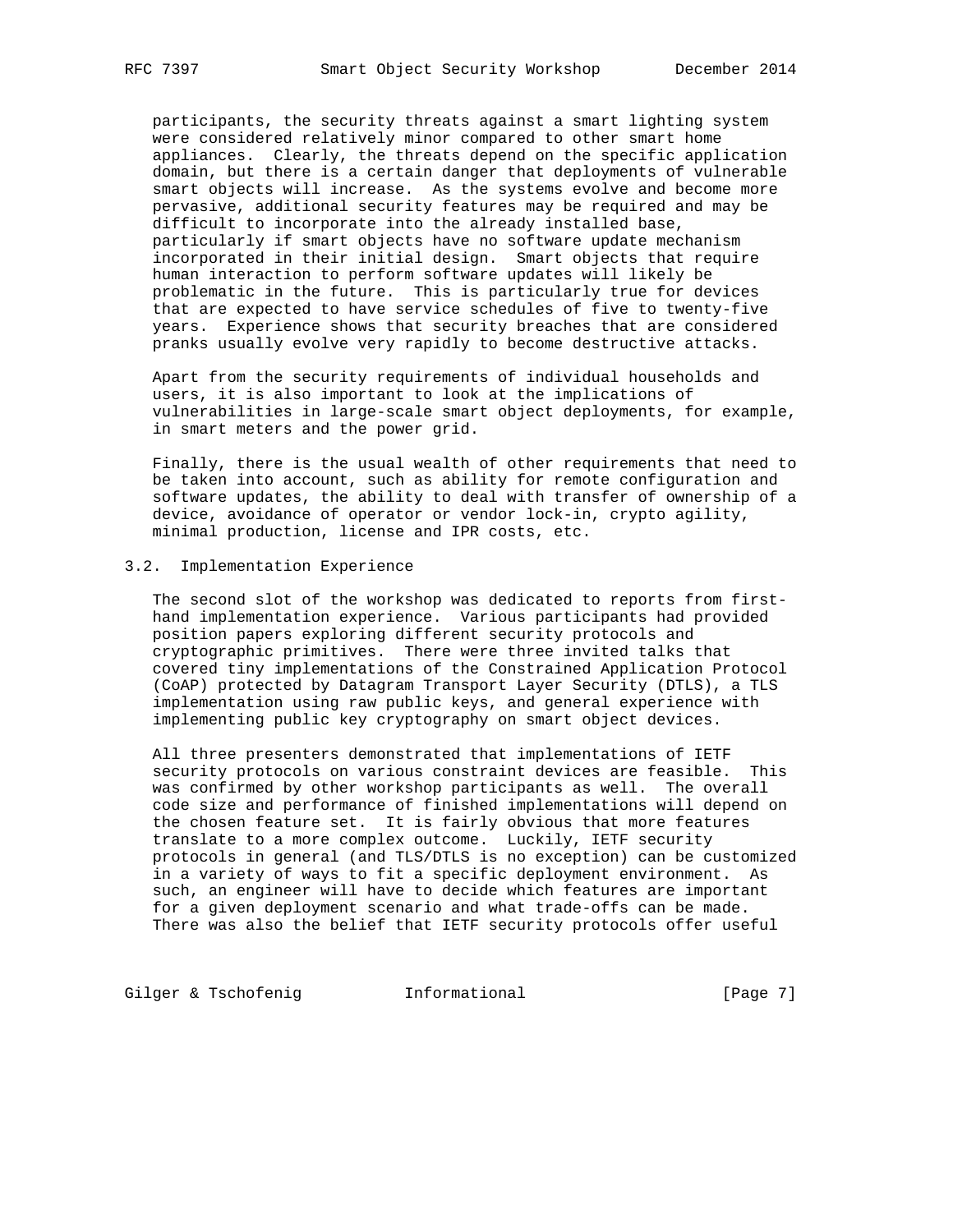customization features (such as different ciphersuites in TLS/DTLS) to select the desired combination of algorithms and cryptographic primitives. The need to optimize available security protocols further or to even develop new cryptographic primitives for smart objects was questioned and not seen as worthwhile by many participants.

 The three common constraints for security implementations on smart objects are code size, energy consumption, and bandwidth. The importance of tailoring a solution to one of these constraints depends on the specific deployment environment. It might be difficult to develop a solution that addresses all constraints at the same time. For example, minimizing memory use may lead to increased communication overhead.

 Waiting for the next generation of hardware typically does not magically lift the constraints faced today. The workshop participants again reinforced the message that was made at the earlier smart object workshop [RFC6574] regarding future developments in the smart object space:

 While there are constantly improvements being made, Moore's law tends to be less effective in the embedded system space than in personal computing devices: gains made available by increases in transistor count and density are more likely to be invested in reductions of cost and power requirements than into continual increases in computing power.

 The above statement is applicable to smart object designs in general, not only for security. Thus, it is expected that designers will continue having to deal with various constraints of smart objects in the future. A short description of the different classes of smart objects can be found in [RFC7228], which also provides security related guidance. The workshop participants noted that making security protocols suitable for smart objects must not water down their effectiveness. Security functionality will demand some portion of the overall code size. It will have an impact on the performance of communication interactions, lead to higher energy consumption, and certainly make the entire product more complex. Still, omitting security functionality because of various constraints is not an option. The experience with implementing available security protocols was encouraging even though the need to make various architectural design decisions for selecting the right set of protocols and protocol extensions that everyone must agree on was pointed out. Sometimes, the leading constraint is energy consumption, and in other cases, it is main memory, CPU performance,

Gilger & Tschofenig **Informational** [Page 8]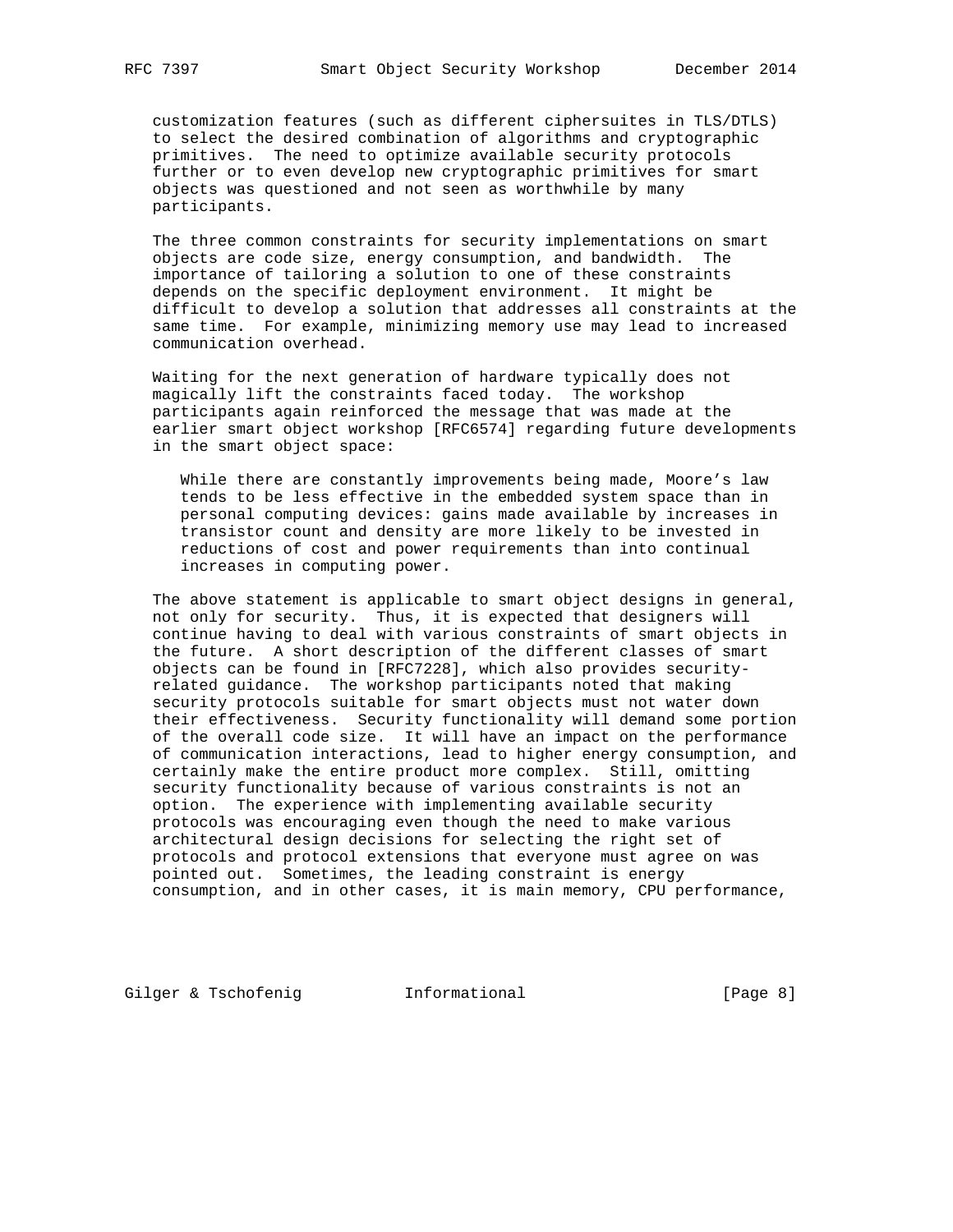or bandwidth. In any case, for an optimization, it is important to look at the entire system rather than a single protocol or even a specific algorithm.

 Equally important to the code size of the protocols being used in a deployed product are various other design decisions, such as the communication model, the number of communication partners, the interoperability requirements, and the threats that are being dealt with. Mohit Sethi noted that even the execution time for relatively expensive operations like asymmetric signature generation and verification are within acceptable limits for very constrained devices, like an Arduino UNO. In either case, public key cryptography will likely only be used for the initial communication setup to establish symmetric session keys. Perhaps surprisingly, the energy cost of transmitting data wirelessly dwarfs even expensive computations like public key cryptography. Since wireless reception is actually the most power-consuming task on a smart object, protocols have to be designed accordingly.

 The workshop participants shared the view that the complexity of security protocols is a result of desired features. Redesigning a protocol with the same set of features will, quite likely, lead to a similar outcome in terms of code size, memory consumption, and performance. It was, however, also acknowledged that the security properties offered by DTLS/TLS/IKEv2-IPsec may not be needed for all deployment environments. DTLS, for example, offers an authentication and key exchange framework combined with channel security offering data-origin authentication, integrity protection, and (optionally) confidentiality protection.

 The biggest optimization in terms of code size can be gained when looking at the complete protocol stack, rather than only cryptographic algorithms. This also includes software update mechanisms and configuration mechanisms, all of which have to work together. What may not have been investigated enough is the potential of performing cross-layer and cross-protocol optimization. We also need to think about how many protocols for security setup we want to have. Due to the desire to standardize generic building blocks, the ability to optimize for specific deployment environments has been reduced.

 Finally, it was noted that scalability of security protocols does not imply usability. This means that while smart object technology might currently be developed in large-scale industrial environments, it should be equally usable for consumers who want to equip their home with just a few light bulbs.

Gilger & Tschofenig  $I_n$  Informational [Page 9]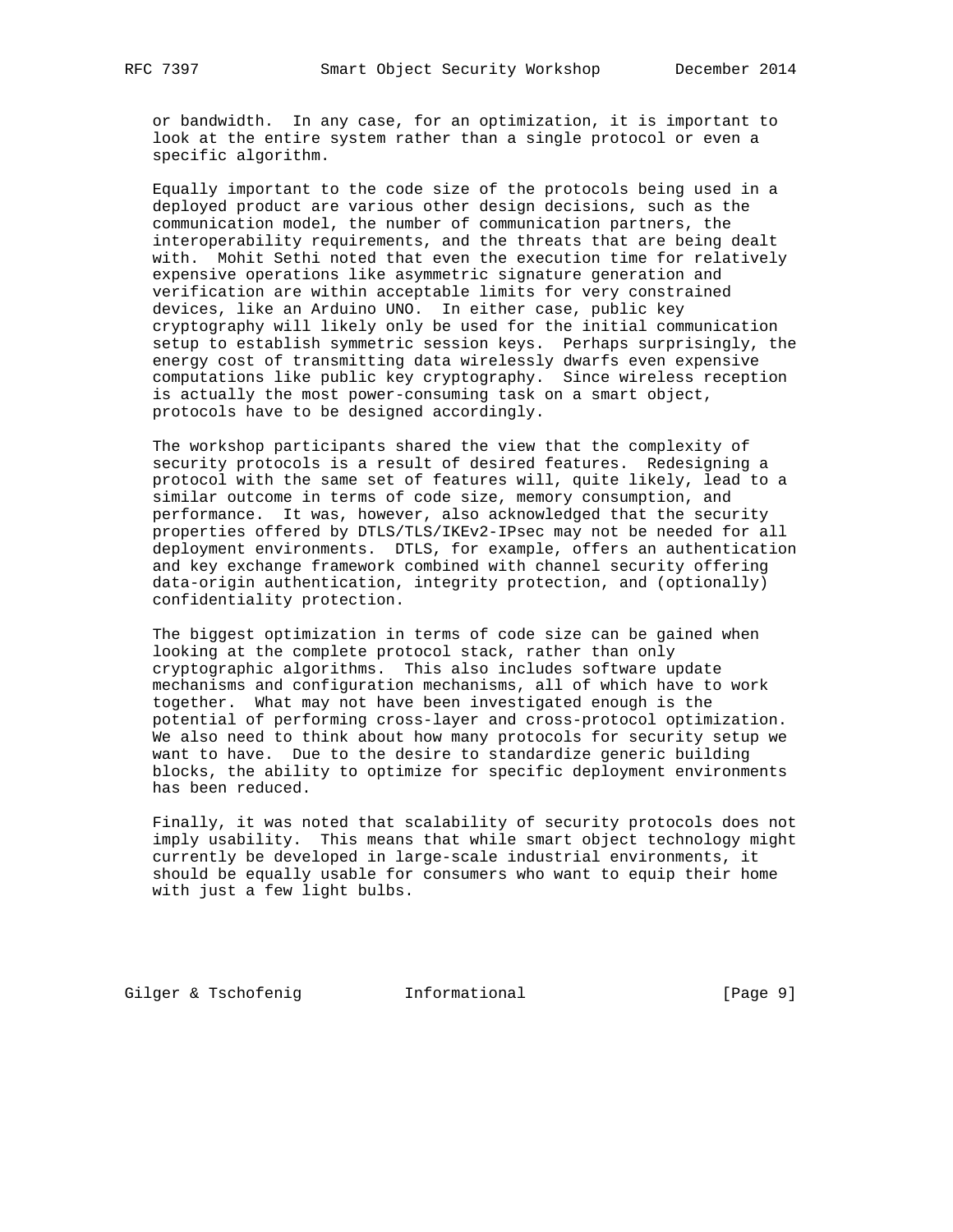For details about the investigated protocol implementations, please consult the position papers, such as the ones by Bergmann et al., Perelman et al., Tschofenig, and Raza et al. (see Appendix C).

### 3.3. Authorization

 The discussion slot on authorization was meant to provide an idea of what kind of authorization decisions are common in smart object networks. Authorization is defined as an "approval that is granted to a system entity to access a system resource" [RFC4949].

 Authorization requires a view on the entire smart object lifecycle to determine when and how a device was added to a specific environment, what permissions have been granted for this device, and how users are allowed to interact with it. On a high level, there are two types of authorization schemes. First, there are those systems that utilize an authenticated identifier and match it against an access control list. Second, there are trait-based authorization mechanisms that separate the authenticated identifier from the authorization rights and utilize roles and other attributes to determine whether to grant or deny access to a protected resource.

 Richard Barnes looked at earlier communication security work and argued that the model that dominates the web today will not be enough for the smart object environment. Simply identifying users by their credentials and servers via certificates is not something that translates well to smart object networks because it binds all the capabilities to the credentials. The evolution in access control is moving in the direction of granting third parties certain capabilities, with OAuth [RFC6749] being an example of a currently deployed technology. Access to a resource using OAuth can be done purely based on the capabilities rather than on the authenticated identifier.

 At the time of the workshop, OAuth was very much focused on HTTP-based protocols with early efforts to integrate OAuth into the Simple Authentication and Security Layer (SASL) and the Generic Security Service Application Program Interface (GSS-API) [SASL-OAUTH]. Further investigations need to be done to determine the suitability of OAuth as a protocol for the smart object environment.

 Richard believed that it is important to separate authentication from authorization right from the beginning and to consider how users are supposed to interact with these devices to introduce them into their specific usage environment (and to provision them with credentials) and to manage access from different parties.

Gilger & Tschofenig **Informational** [Page 10]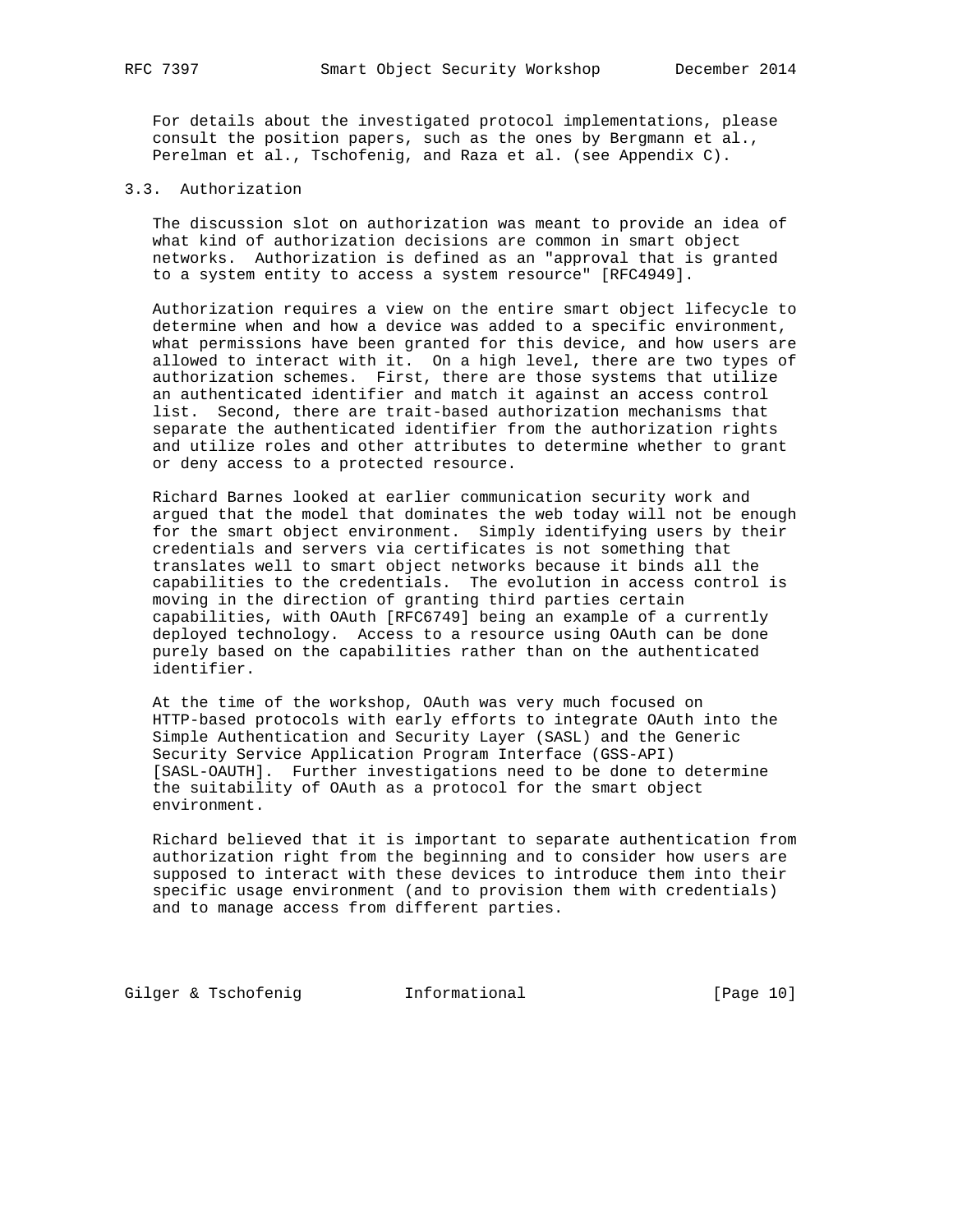The relationship between the policy enforcement point and the policy decision point plays an important role regarding the standardization needs and the type of information that needs to be conveyed between these two entities.

 For example, in an Authentication, Authorization, and Accounting (AAA) context, the authorization decision happens at the AAA server (after the user requesting access to a network or some application level services had been authenticated). Then, the decision about granting access (or rejecting it) is communicated from the AAA server to the AAA client at the end of the network access authentication procedure. The AAA client then typically enforces the authorization decision over the lifetime of the granted user session. The dynamic authorization extension [RFC5176] to the RADIUS protocol, for example, also allows the RADIUS server to make dynamic changes to a previously granted user session. This includes support for disconnecting users and changing authorizations applicable to a user session.

 The authorization decisions can range from 'only devices with passwords can use the network' to very detailed application-specific authorization policies. The decisions are likely to be more sophisticated in those use cases where ownership of devices may be transferred from one person to another one, group membership concepts may be needed, access rights may be revocable, and fine-grained access rights have to be used. The authorization decisions may also take environmental factors into account, such as proximity of devices to each other, physical location of the device asking access, or the level of authentication. With the configuration of authorization policies, questions arise regarding who will create them and where these policies are stored. This immediately raises questions about how devices are identified and who is allowed to create these policies.

 Since smart objects may be limited in terms of code size, persistent storage, and Internet connectivity, established authorization schemes may not be well suited for such devices. Obviously, delegating every authorization decision to another node in the network incurs a certain network overhead, while storing sophisticated access control policies directly on the smart object might be prohibitive because of the size of such a ruleset. Jan Janak presented one approach to distribute access control policies to smart objects within a single administrative domain.

 In those cases where access control decisions are bound to the identifiers of devices and humans need to either create or verify these access control policies, the choice of identifier matters for readability and accessibility purposes.

Gilger & Tschofenig **Informational** [Page 11]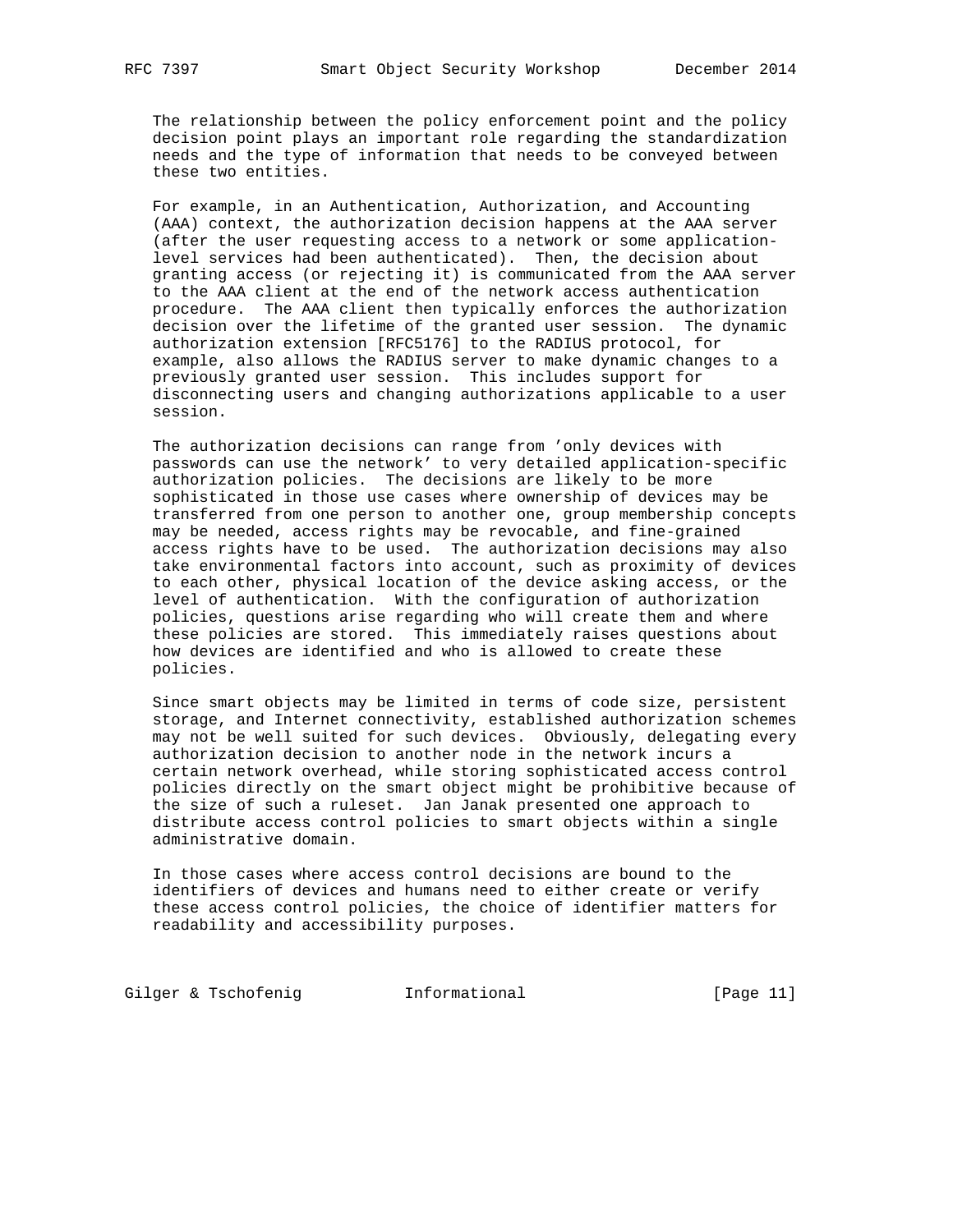A single mechanism will likely not help with solving the wide range of authorization tasks. From the discussions, it was not clear whether there is a need for new authorization mechanisms or whether existing mechanisms can be reused. Examples of available protocols with built-in authorization mechanisms are Kerberos, OAuth, EAP/AAA, attribute certificates, etc. In many cases, it is even conceivable that the authorization decisions are internal to the system and that there is no need to standardize any additional authorization mechanisms or protocols at all. In fact, many of the authentication and key exchange protocols have authorization mechanisms built in.

### 3.4. Provisioning of Credentials

 When a smart object is to be introduced into an environment, like a home or an enterprise network, it usually has to be provisioned with some credentials first. The credentials that are configured at the smart object and at some entity in the network are often an implicit authorization to access the network or some other resource. The provisioned information at the smart object will include some identifier of the smart object, keying material, and other configuration information (e.g., specific servers it has to interact with).

 Some devices will be pre-configured with default security codes or passwords, or will have per-device or per-user credentials pre-configured, when they are bought or when they arrive at the customer.

 There is a limited set of solutions available (based on the available interface support). The solutions for imprinting vary between the enterprise and the consumer household scenarios. For large-scale deployments, the time needed to pair two objects further excludes other schemes that rely on manual steps.

 Johannes Gilger dealt with the very basic ideas behind pairing schemes, including the kinds of out-of-band channels that could be employed and their limitations. Imprinting and pairing protocols usually establish a security association between two equal devices, such as Bluetooth-equipped cell phones. To deal with man-in-the middle attacks during this phase, various forms of additional verification checks exist. For example, devices with a display allow numeric values to be shown on each device and let the user verify whether they match. For other devices that have a keypad, a PIN may need to be entered by the user. Where and how a smart object is to be paired with other devices in the network can differ substantially from the specific use cases and the hardware capabilities of devices. Note that pairing is not necessarily something that is only done once

Gilger & Tschofenig **Informational** [Page 12]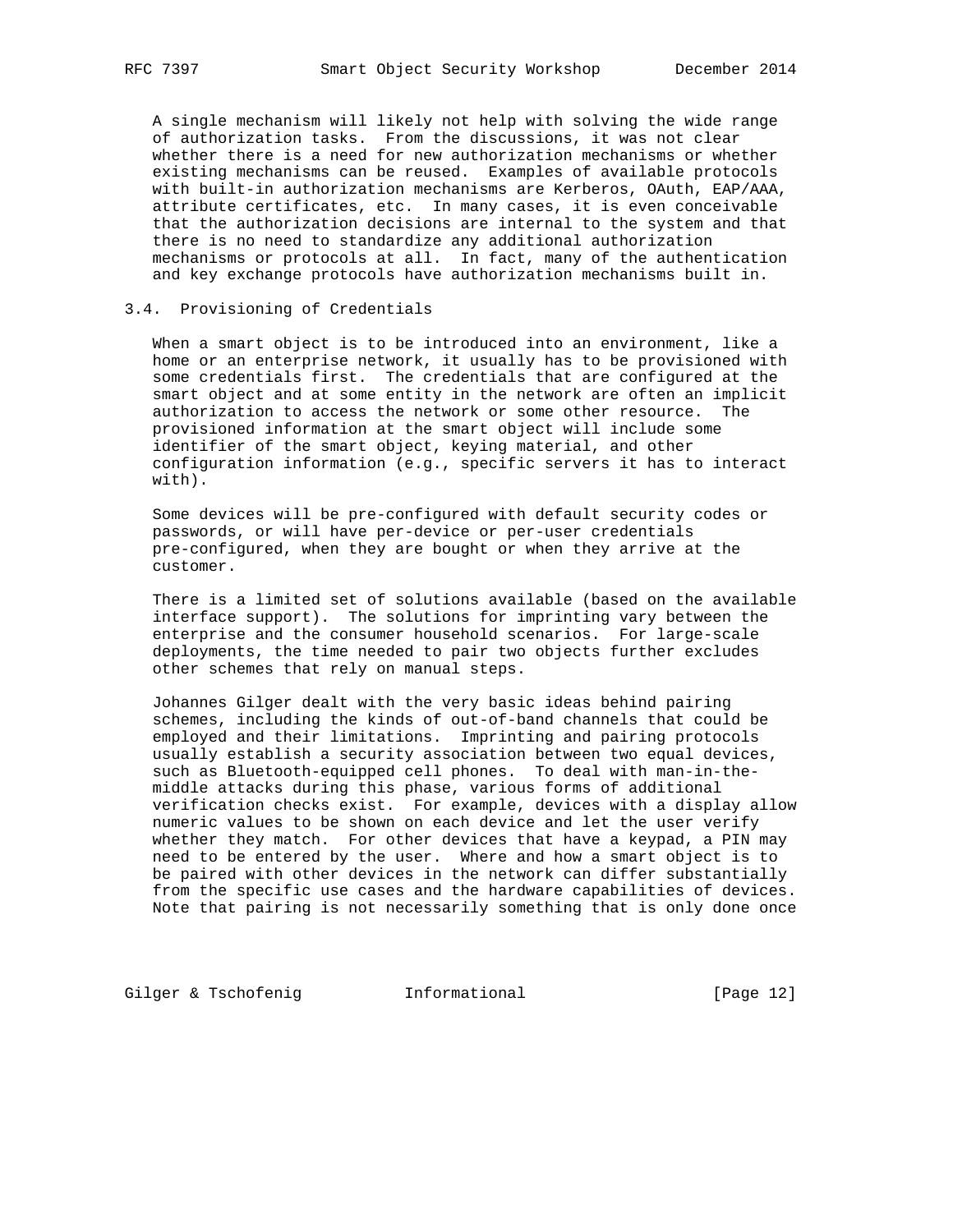during the lifetime of a device. Is group pairing something to be looked at? Or can any group key establishment be reduced to pairwise pairing with a central master device?

 Cullen Jennings presented a model for smart objects based on a deployment used for IP phones. The idea was that the smart object "phones home", i.e., contacts a server offered by the manufacturer, when it is first switched on. This initial interaction can then be used for managing the device and provisioning keying material for further use. Proof of ownership could be done by identifying the user who purchased the device. This is an approach that is increasingly being done today. Another option is some kind of secret information enclosed in the packaging.

 For interface-constrained devices, the solution of using (semi) public information in combination with an online manufacturer during imprinting seems like a possible solution. This solution approach created a lot of discussion among the participants, as it assumes an Internet connection and means that the manufacturer effectively knows about the trust relationships of all the devices it sells.

 A few questions did arise with such a model: Will there be third parties that have a business interest in providing something like key distribution and key escrow over the lifetime of a smart object? For constrained devices, will it always be possible to fall back to the existing security associations between device and manufacturer to create new associations? Obviously, we do not want the lifetime of a smart object limited by the manufacturer product support lifespan. What happens if a manufacturer goes bankrupt, changes its business scope, or gets bought by another company? Will end customers not be able to use their smart objects anymore in such a case, or will they lose the ability to resell their devices because the ownership can no longer be transferred?

 One important design decision is that the compromise of the manufacturer must not have any impact on the smart objects, which have already been imprinted to their new owners. Furthermore, the question arises of how to transfer ownership, e.g., when reselling a device. While this may not be a requirement for all devices, there will likely be classes of large or expensive devices where support for transferring the ownership is an absolute necessity.

 Industrial users are comfortable when they have to rely on the manufacturer during the imprinting phase, but they want to be in exclusive control over their devices afterwards.

Gilger & Tschofenig **Informational** [Page 13]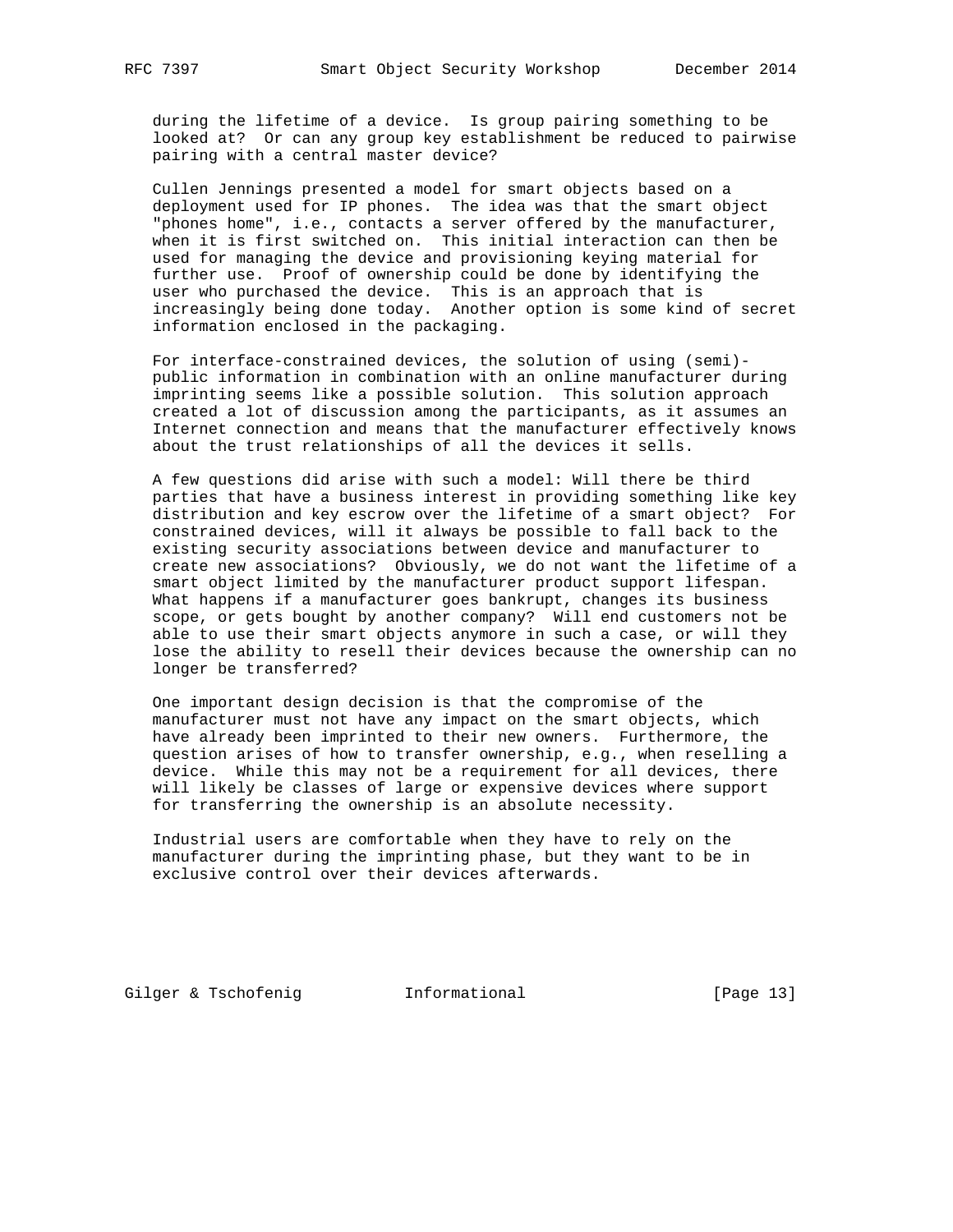There are many classes of devices where we could assume online connectivity to be present; otherwise, these devices would not make sense in the first place. But, there are also other devices that need to be imprinted completely offline.

 Is it important to worry about security vulnerabilities, such as man-in-the-middle attacks, during the very short imprinting phase? Is it realistic that an adversary is in close proximity to mount an attack? Especially for devices with limited capabilities, such as light bulbs, the concerns seemed rather small.

 What happens if such a device is not enrolled by the customer but still connected in a "naked" state? How does this impact security, and is it possible for an attacker to perform a "drive-by" enrollment procedure of many devices? How should a device behave in this situation? The safest option (for the user at least) would be to not allow the device to work with full functionality if it has not been enrolled. This concern is particularly applicable for cases where smart objects are sold with default passwords or passwords using semi-public information; an example is Raspberry Pi computers with Linux images that use a default password [RaspberryPi].

4. Summary

 Designing for a smart object environment is about making an optimization decision that needs to take technical aspects, usage scenarios, security threats, and business models into account. Some design constraints may be considered fixed while others are flexible. Compromises will need to be made, but they should not be made at the expense of security functionality.

 Designing a software update mechanism into the system is crucial to ensure that functionality can be enhanced and vulnerabilities can be fixed. Also, security threats are perceived differently over time. For example, many people considered pervasive monitoring less important prior to the Snowden revelations.

 New research and standardization on cryptographic algorithms (like encryption algorithms, hash functions, keyed message digests, and public key crypto systems) that are tailored to smart object environments was not seen as worthwhile by the participants. A huge range of algorithms already exist, and standardized authentication and key exchange protocols can be customized to use almost any selection of algorithms available today.

 The integration of various building blocks into a complete system was considered important, and this document highlights a number of those areas in Section 3. Searching for a single, universally applicable

Gilger & Tschofenig **Informational** [Page 14]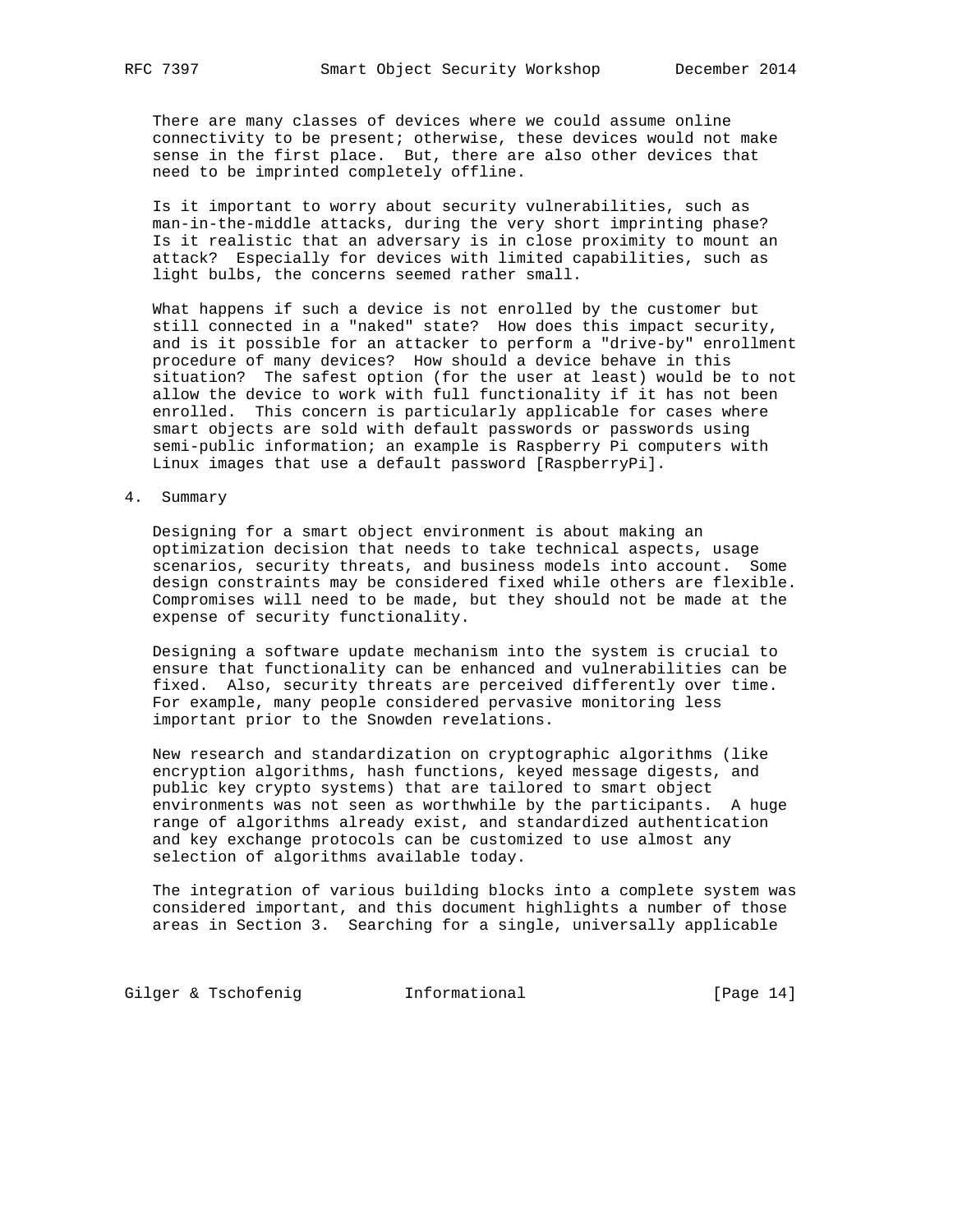smart object security architecture was seen as a hopeless journey given the large number of use cases, business models, and constraints.

 In response to the workshop, follow-up work happened in a number of areas (and standardization activities are still ongoing). Here are a few examples:

- o The Light-Weight Implementation Guidance (LWIG) working group was created to offer a venue to collect experiences from implementers of IP stacks, including security protocols, in constrained devices. The ability to tune IETF protocols via extensions and parameter choices gives implementers a lot of flexibility to meet the constraints of a smart object environment.
- o The DTLS In Constrained Environments (DICE) working group was formed to define a DTLS profile that is suitable for Internet of Things applications and is reasonably implementable on many constrained devices, and to define how the DTLS record layer can be used to transmit multicast messages securely. DTLS is seen as an important enabling technology for securing communication interactions by smart objects.
- o A new working group has been formed to standardize an authentication and authorization protocol for constrained environments offering a dynamic and fine-grained access control mechanism where clients and resource servers are constrained and therefore have to make use of a trusted third party. At the time of writing this document, the Authentication and Authorization for Constrained Environments (ACE) working group has just been started.
- 5. Security Considerations

 This whole document is a report on the 'Smart Object Security Workshop'. The focus of this workshop was on security only; privacy was not part of the workshop agenda.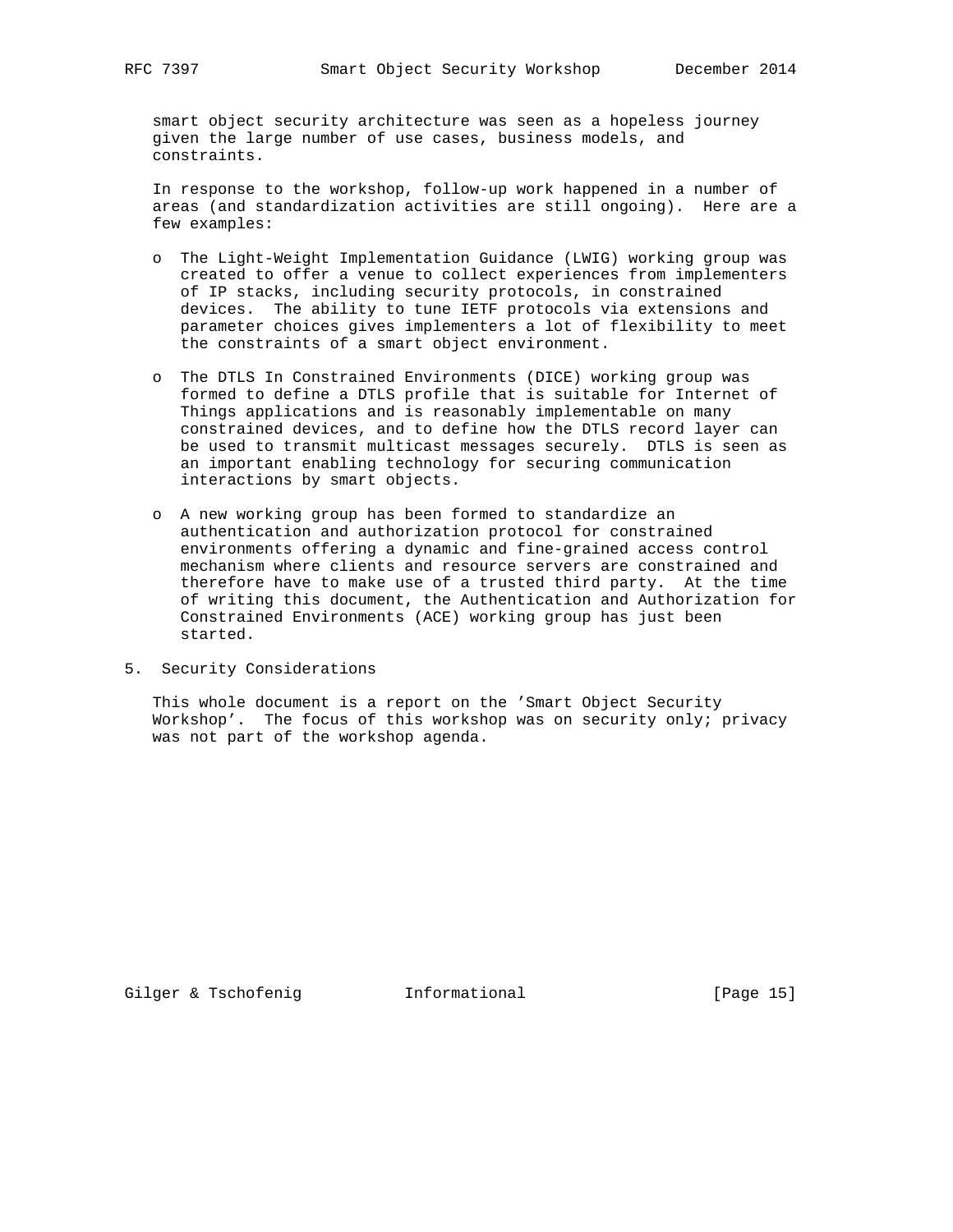## 6. References

6.1. Normative References

 [RFC6574] Tschofenig, H. and J. Arkko, "Report from the Smart Object Workshop", RFC 6574, April 2012, <http://www.rfc-editor.org/info/rfc6574>.

6.2. Informative References

[PaulChilton]

 Chilton, P., "Experiences and Challenges in using constrained Smart Objects", March 2012, <http://www.lix.polytechnique.fr/hipercom/ SmartObjectSecurity/papers/PaulChilton.pdf>.

- [RFC3552] Rescorla, E. and B. Korver, "Guidelines for Writing RFC Text on Security Considerations", BCP 72, RFC 3552, July 2003, <http://www.rfc-editor.org/info/rfc3552>.
- [RFC4101] Rescorla, E. and IAB, "Writing Protocol Models", RFC 4101, June 2005, <http://www.rfc-editor.org/info/rfc4101>.
- [RFC4186] Haverinen, H. and J. Salowey, "Extensible Authentication Protocol Method for Global System for Mobile Communications (GSM) Subscriber Identity Modules (EAP-SIM)", RFC 4186, January 2006, <http://www.rfc-editor.org/info/rfc4186>.
- [RFC4949] Shirey, R., "Internet Security Glossary, Version 2", RFC 4949, August 2007, <http://www.rfc-editor.org/info/rfc4949>.
- [RFC5176] Chiba, M., Dommety, G., Eklund, M., Mitton, D., and B. Aboba, "Dynamic Authorization Extensions to Remote Authentication Dial In User Service (RADIUS)", RFC 5176, January 2008, <http://www.rfc-editor.org/info/rfc5176>.
- [RFC6272] Baker, F. and D. Meyer, "Internet Protocols for the Smart Grid", RFC 6272, June 2011, <http://www.rfc-editor.org/info/rfc6272>.
- [RFC6749] Hardt, D., "The OAuth 2.0 Authorization Framework", RFC 6749, October 2012, <http://www.rfc-editor.org/info/rfc6749>.

Gilger & Tschofenig **Informational** [Page 16]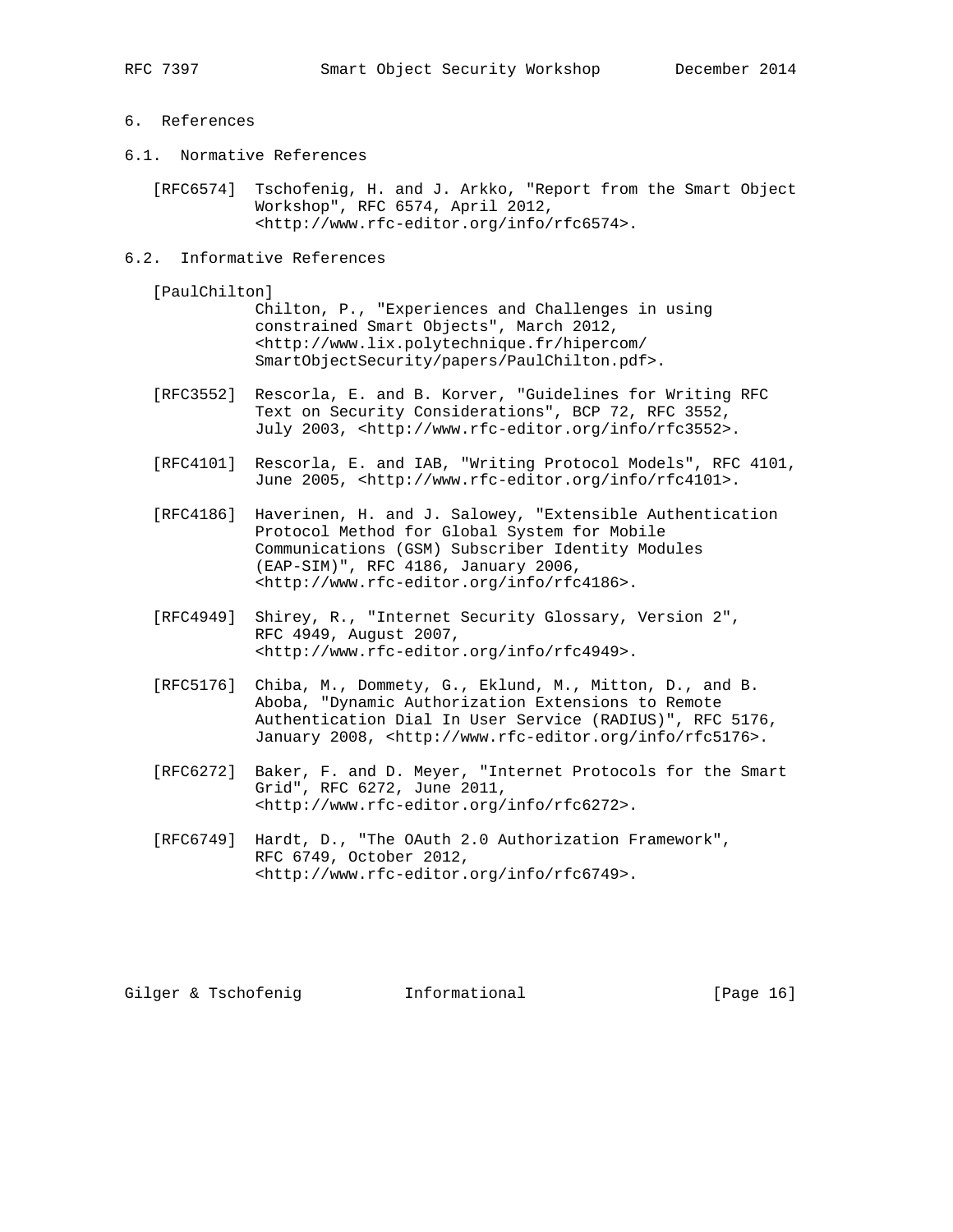[RFC7228] Bormann, C., Ersue, M., and A. Keranen, "Terminology for Constrained-Node Networks", RFC 7228, May 2014, <http://www.rfc-editor.org/info/rfc7228>.

[RaspberryPi]

 Raspberry Pi Foundation, "Raspberry Pi", February 2013, <http://www.raspberrypi.org>.

#### [SASL-OAUTH]

 Mills, W., Showalter, T., and H. Tschofenig, "A set of SASL Mechanisms for OAuth", Work in Progress, draft-ietf-kitten-sasl-oauth-18, November 2014.

[SMART-OBJECT]

 Tschofenig, H., Arkko, J., Thaler, D., and D. McPherson, "Architectural Considerations in Smart Object Networking", Work in Progress, draft-iab-smart-object-architecture-06, October 2014.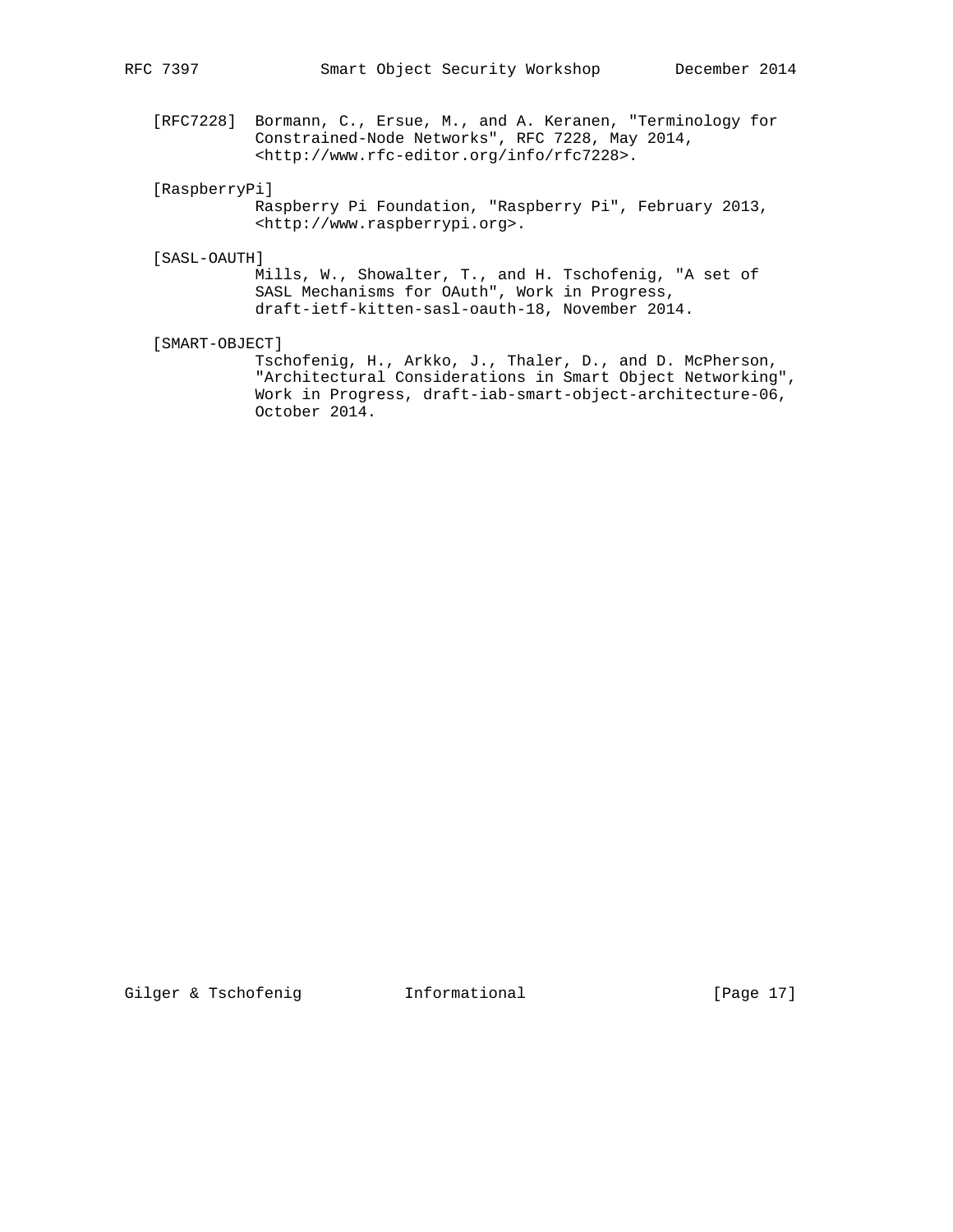## Appendix A. Program Committee

The workshop was organized by the following individuals:

- o Hannes Tschofenig
- o Jari Arkko
- o Carsten Bormann
- o Peter Friess
- o Cullen Jennings
- o Antonio Skarmeta
- o Zach Shelby
- o Thomas Heide Clausen

Appendix B. Published Workshop Material

- o Main Workshop Page <http://www.lix.polytechnique.fr/hipercom/SmartObjectSecurity>
- o Position Papers <http://www.lix.polytechnique.fr/hipercom/SmartObjectSecurity/ papers>
- o Slides <http://www.lix.polytechnique.fr/hipercom/SmartObjectSecurity/ slides>

Appendix C. Accepted Position Papers

- 1. Michael Richardson, "Challenges in Smart Object Security: too many layers, not enough ram"
- 2. Mitsuru Kanda, Yoshihiro Ohba, Subir Das, Stephen Chasko, "PANA applicability in constrained environments"
- 3. Randy Bush, "An Operational View of Trust Needs of Moving Objects"
- 4. Andrei Gurtov, Ilya Nikolaevsky, Andrey Lukyanenko, "Using HIP DEX for Key Management and Access Control in Smart Objects"
- 5. Jens-Matthias Bohli, "Access Tokens for the IoT"
- 6. Martina Brachmann, Oscar Garcia-Morchon, Sye-Loong Keoh, Sandeep S. Kumar, "Security Considerations around End-to-End Security in the IP-based Internet of Things"
- 7. Kazunori Miyazawa, "Convergence of Smart Objects in industrial wireless sensor network"

Gilger & Tschofenig  $I_n$  Informational [Page 18]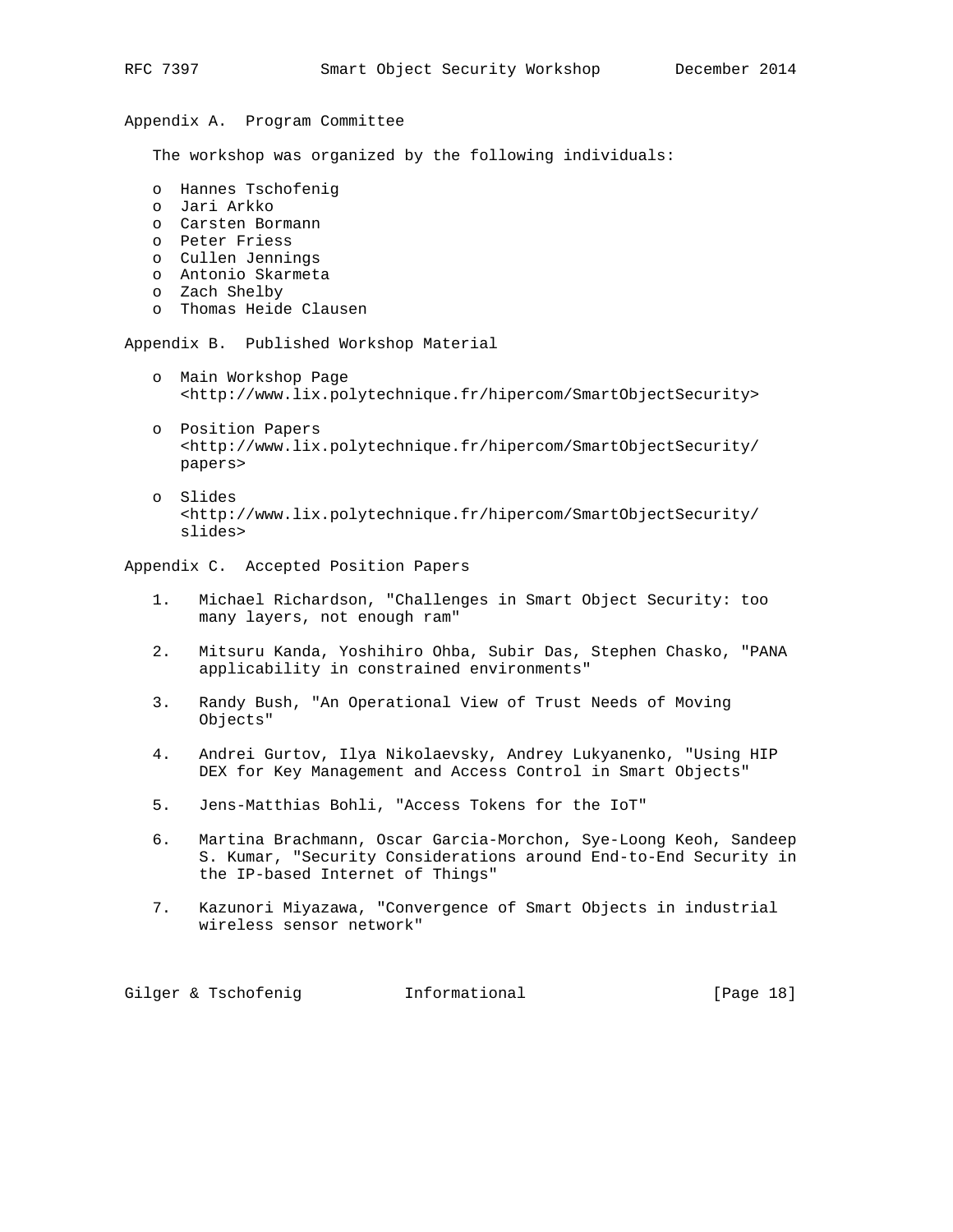- 8. Thomas Bartzsch, Dirk Burggraf, Laura Cristina Gheorghe, Alexis Olivereau, Nouha Oualha, Emil Slusanschi, Dan Tudose, Markus Wehner, Sven Zeisberg, "AAA-based Infrastructure for Industrial Wireless Sensor Networks"
- 9. Fida Khattak, Philip Ginzboorg, Valtteri Niemi, Jan-Erik Ekberg, "Role of Border Router in 6LoWPAN Security"
- 10. Thomas Fossati, Angelo Castellani, Salvatore Loreto, "(Un)trusted Intermediaries in CoAP"
- 11. Rene Hummen, Christian Roeller, Klaus Wehrle, "Modeling User defined Trust Overlays for the IP-based Internet of Things"
- 12. Sam Hartman, Margaret Wasserman, "Federation, ABFAB and Smart Devices"
- 13. Cary Bran, Joseph Stachula, "Device Pairing: Lessons Learned"
- 14. Jan Janak, Hyunwoo Nam, Henning Schulzrinne, "On Access Control in the Internet of Things"
- 15. Rene Struik, "Cryptography and Security for Highly Constrained Networks"
- 16. Zhen Cao, Hui Deng, Judy Zhu, "The Architecture of Open Security Capability"
- 17. Sujing Zhou, Zhenhua Xie, "On Cryptographic Approaches to Internet-Of-Things Security"
- 18. Nancy Cam-Winget, Monique Morrow, "Security Implications to Smart Addressable Objects"
- 19. Jouni Korhonen, "Applying Generic Bootstrapping Architecture for use with Constrained Devices"
- 20. Olaf Bergmann, Stefanie Gerdes, Carsten Bormann, "Simple Keys for Simple Smart Objects"
- 21. Mohit Sethi, Jari Arkko, Ari Keranen, Heidi-Maria Rissanen, "Practical Considerations and Implementation Experiences in Securing Smart Object Networks"
- 22. Paul Chilton, "Experiences and Challenges in using constrained Smart Objects"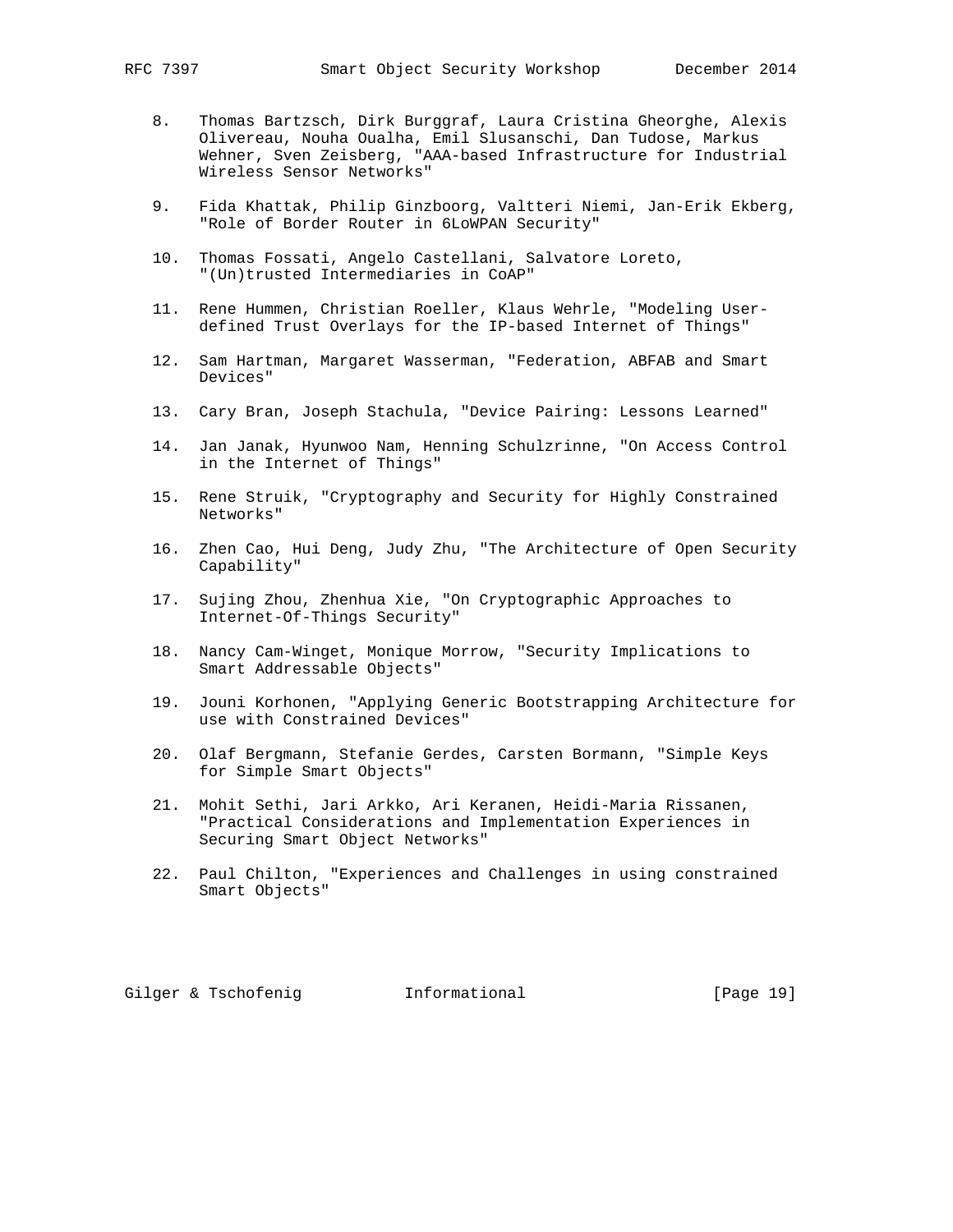- 23. Vladislav Perelman, Mehmet Ersue, "TLS with PSK for Constrained Devices"
- 24. Richard Barnes, "Security for Smart Objects beyond COMSEC: Principals and Principles"
- 25. Rudolf van der Berg, "OECD Publication on Machine-to-Machine Communications: Connecting Billions of Devices", OECD Digital Economy Papers, No. 192, OECD Publishing
- 26. Cullen Jennings, "Transitive Trust Enrollment for Constrained Devices"
- 27. Barbara Fraser, Paul Duffy, Maik Seewald, "Smart Objects: Security Challenges from the Power Sector"
- 28. Hannes Tschofenig, "Smart Object Security: Considerations for Transport Layer Security Implementations"
- 29. Johannes Gilger, Ulrike Meyer, "Secure Pairing & Context Management"
- 30. Klaas Wierenga, "Scalable Authentication for Smart Objects"
- 31. Dirk Stegemann, Jamshid Shokrollahi, "Security in the Internet of Things - Experiences from Use Cases"
- 32. Alper Yegin, "Credentials for Smart Objects: A Challenge for the Industry"
- 33. Shahid Raza, Thiemo Voigt, Vilhelm Jutvik, "Lightweight IKEv2: A Key Management Solution for both the Compressed IPsec and the IEEE 802.15.4 Security"
- 34. Eric Rescorla, "A Brief Survey of Imprinting Options for Constrained Devices"
- 35. Fred Baker, "Security in distributed telemetry and control networks"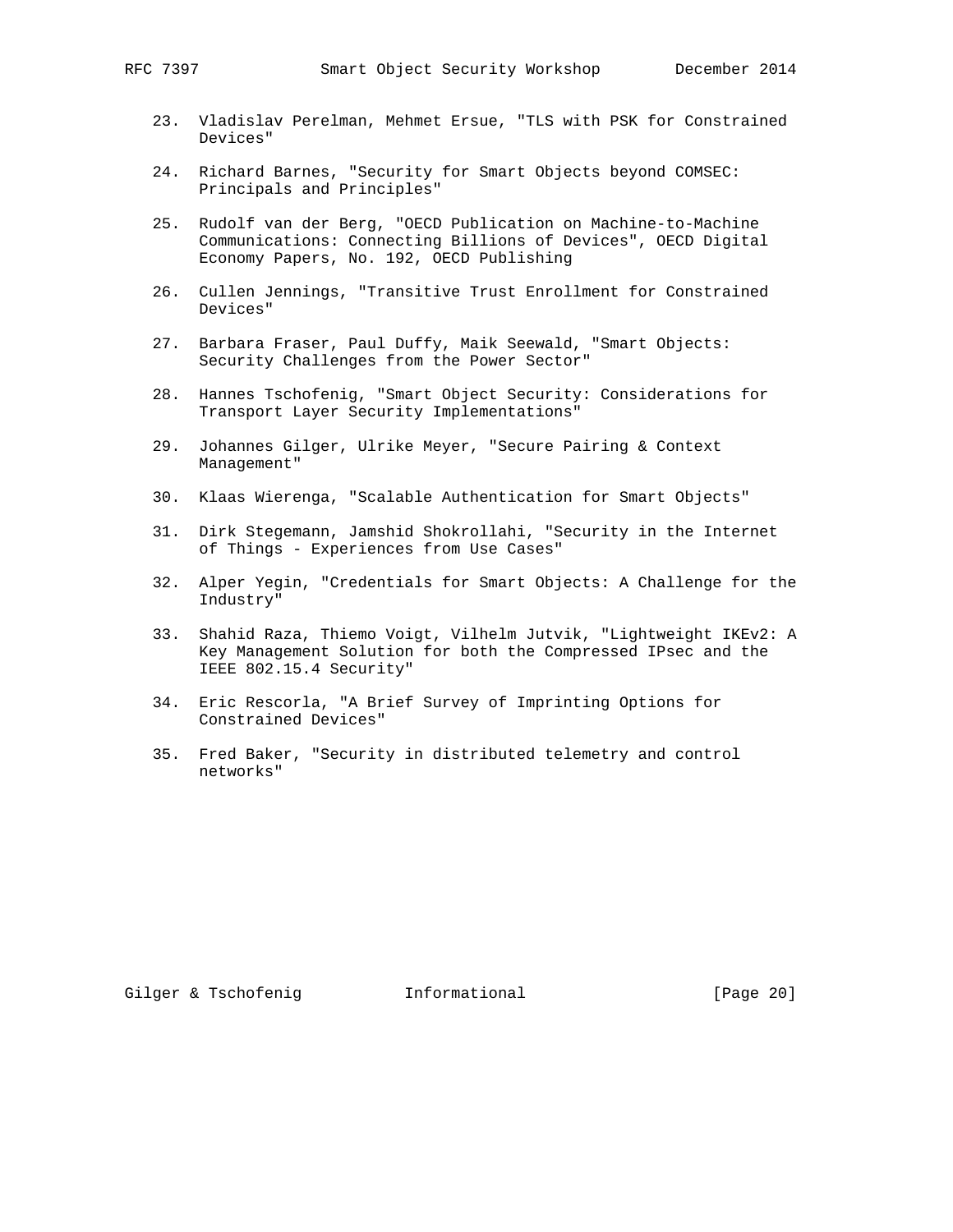# Appendix D. Workshop Participants

 We would like to thank the following participants for attending the workshop:

 o Jari Arkko o Carsten Bormann o Cullen Jennings o Antonio Skarmeta o Sean Turner o Thomas Heide Clausen o Hannes Tschofenig o Michael Richardson o Yoshihiro Ohba o Subir Das o Randy Bush o Andrei Gurtov o Ilya Nikolaevsky o Andrey Lukyanenko o Jens-Matthias Bohli o Kazunori Miyazawa o Philip Ginzboorg o Fida Khattak o Angelo Castellani o Salvatore Loreto o Rene Hummen o Klaus Wehrle o Sam Hartman o Margaret Wasserman o Cary Bran o Jan Janak o Rene Struik o Zhen Cao o Hui Deng o Zhou Sujing o Xie Zhenhua o Monique Morrow o Nancy Cam-Winget o Jouni Korhonen o Ari Keranen o Paul Chilton o Vladislav Perelman o Mehmet Ersue o Richard Barnes o Rudolf van der Berg o Barbara Fraser o Johannes Gilger o Sye Loong Keoh

Gilger & Tschofenig  $I_n$  Informational [Page 21]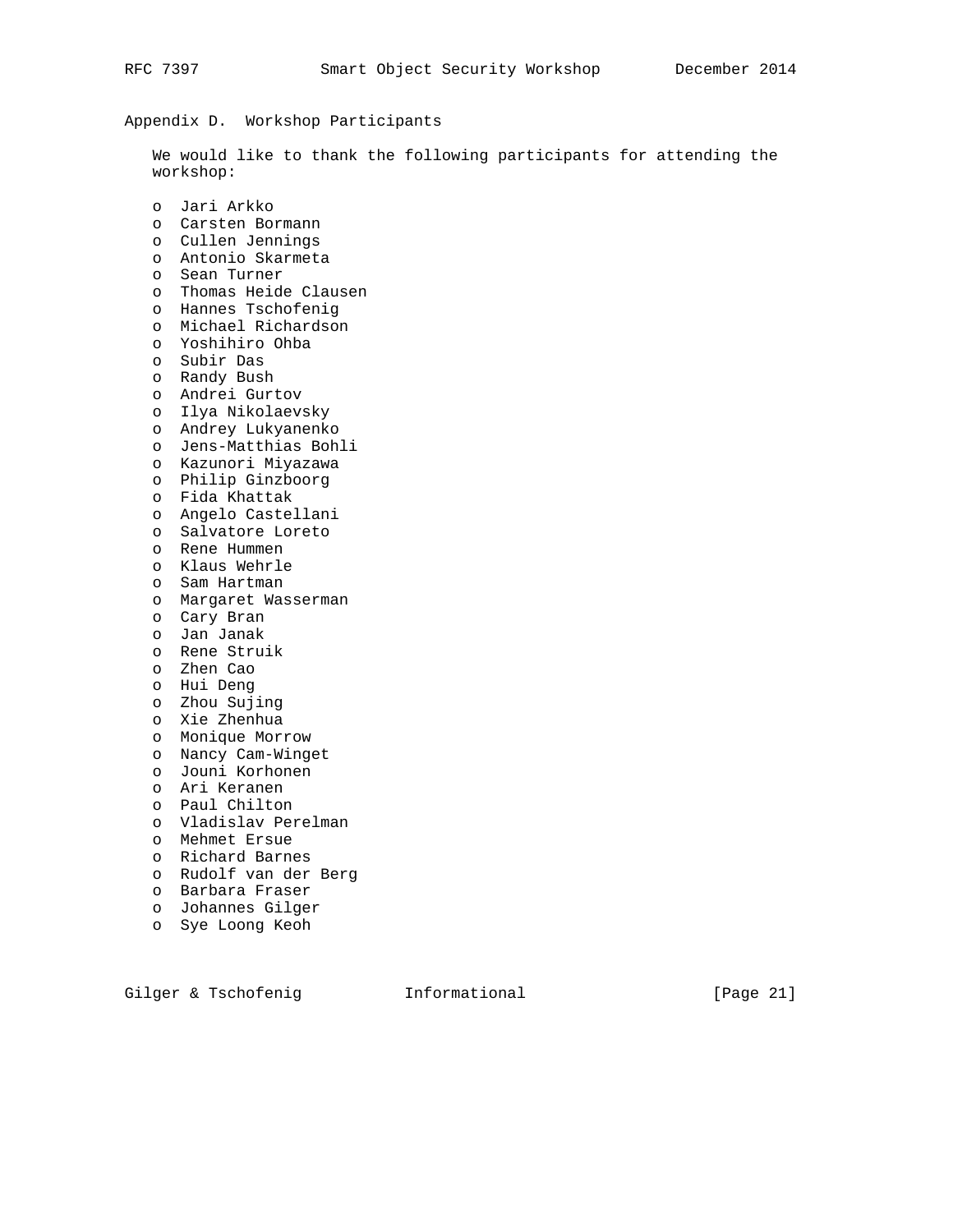- o Olaf Bergmann
- o Stefanie Gerdes
- o Klaus Hartke
	- o Oualha Nouha
	- o Alexis Olivereau
	- o Alper Yegin
	- o Klaas Wierenga
	- o Jiazi Yi
	- o Juan Antonio Cordero Fuertes
	- o Antonin Bas
	- o David Schinazi
	- o Valerie Lecomte
	- o Ulrich Herberg
- o Shahid Raza
- o Stephen Farrell
- o Eric Rescorla
	- o Thomas Fossati
	- o Mohit Sethi
	- o Alan Duric
	- o Guido Moritz
	- o Sebstian Unger
	- o Hans Loehr

Acknowledgements

 We would like to thank the participants and the authors of the position papers for their input.

 Special thanks go to Thomas Heide Clausen and Ecole Polytechnique (Paris) for providing the venue and organization.

 Finally, we would like to thank Rudolf van der Berg for his review comments.